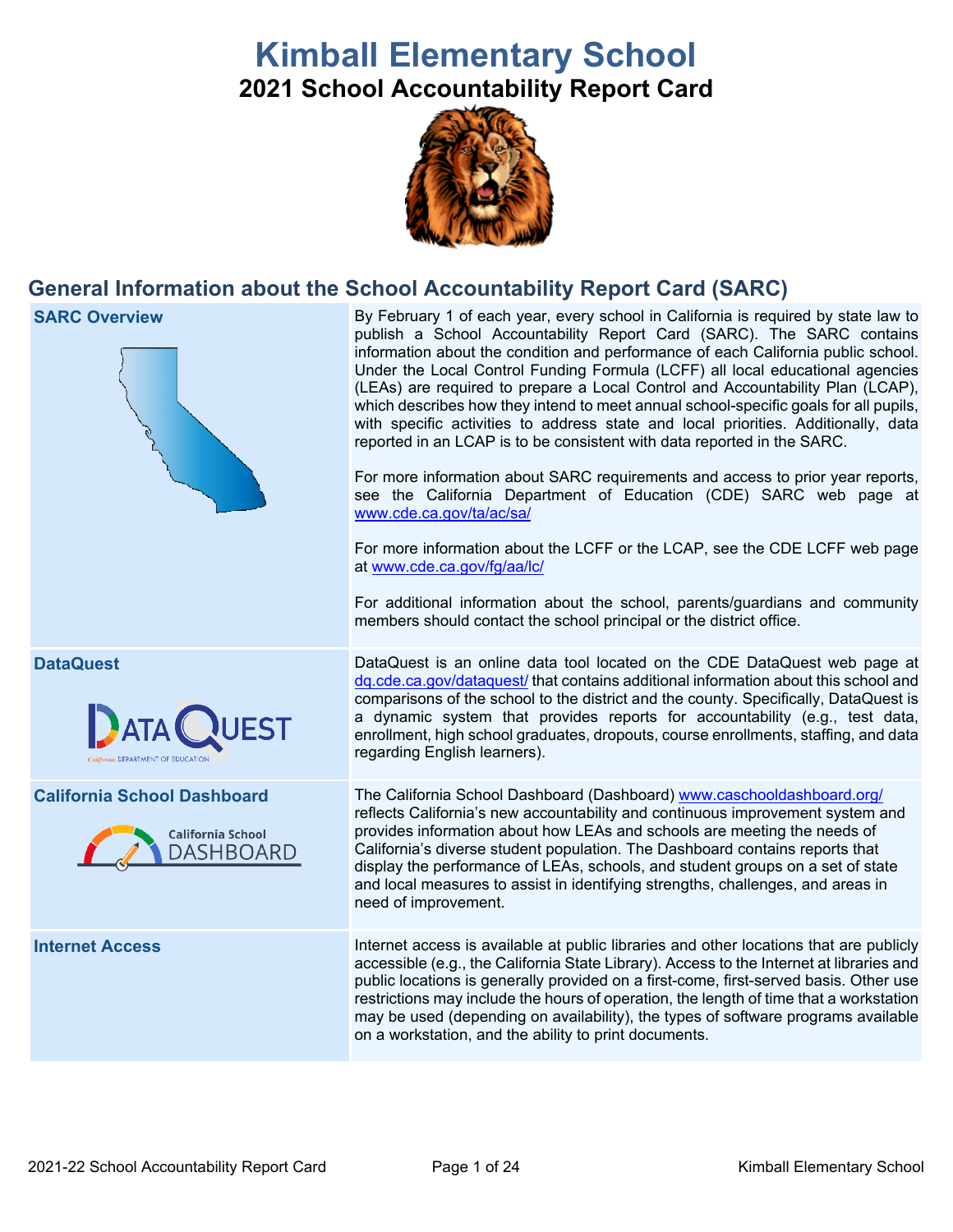### **2021-22 School Contact Information**

| <b>School Name</b>                                 | Kimball Elementary School |
|----------------------------------------------------|---------------------------|
| <b>Street</b>                                      | 302 W. 18th Street        |
| City, State, Zip                                   | National City, CA 91950   |
| <b>Phone Number</b>                                | 619-336-8300              |
| Principal                                          | Luz Vicario               |
| <b>Email Address</b>                               | lvicario@nsd.us           |
| <b>School Website</b>                              | www.nsd.us                |
| County-District-School (CDS) Code 37-68221-6038772 |                           |

| <b>2021-22 District Contact Information</b> |                          |  |  |  |
|---------------------------------------------|--------------------------|--|--|--|
| <b>District Name</b>                        | National School District |  |  |  |
| <b>Phone Number</b>                         | $(619)$ 336-7500         |  |  |  |
| Superintendent                              | Dr. Leighangela Brady    |  |  |  |
| <b>Email Address</b>                        | lbrady@nsd.us            |  |  |  |
| <b>District Website Address</b>             | www.nsd.us               |  |  |  |

#### **2021-22 School Overview**

 will notice a welcoming atmosphere as well as an aesthetically pleasing building. There are hardwood floors in the main building and a state of the art kitchen. There are two separate playgrounds one for primary and upper grade students. The school currently has a population of 390 students. During the upcoming school year, we will promote our second cohort of students to the middle school. This cohort has been in the dual language immersion program since kindergarten grade. Kimball School was built in 1941 on the west side of National City. It is surrounded by a community that is supportive of the success of our students. In 2012, Kimball School launched the first year of a 50:50 Dual Language Spanish and English Program. Our expectation is to have our students reading, writing, and speaking in both languages. Upon entering Kimball, you

#### School's Mission Statement & Core Values

 In a community of shared values, we the parents, staff, and community of Kimball School strive to create lifelong learners of providing instruction in two languages builds metacognition on key concepts, allows transference of skills learned and lays the high character who meet the district and state standards through quality standards-based instruction. Our formal vision statement is One Child, Two Languages, A World of Possibilities. At Kimball, we believe that each individual child has unique talents, gifts, and needs. We strive to provide a rigorous educational experience in both English and Spanish. We believe that foundation for a long-term academic future. We believe that the possibilities for an ever-changing global society are limitless. We are preparing our children to thrive in a global economy.

#### Our Vision

One child, two languages, unlimited possibilities.

Our Mission

 Kimball Dual Language School: Strives to encourage and promote each individual in realizing their full potential. As a learning Like our namesake, Frank Kimball, an early visionary leader in National City, the second oldest city in San Diego County, community, we collaborate to educate and nurture students, parents, and staff. By providing rigorous standards and instruction in two languages we prepare our students to develop an appreciation of diverse cultures, to be critical thinkers and problem solvers of the future.

 The teachers, staff, and parents of our school community believe that all students can be successful when provided a Message from Principal, Luz Vicario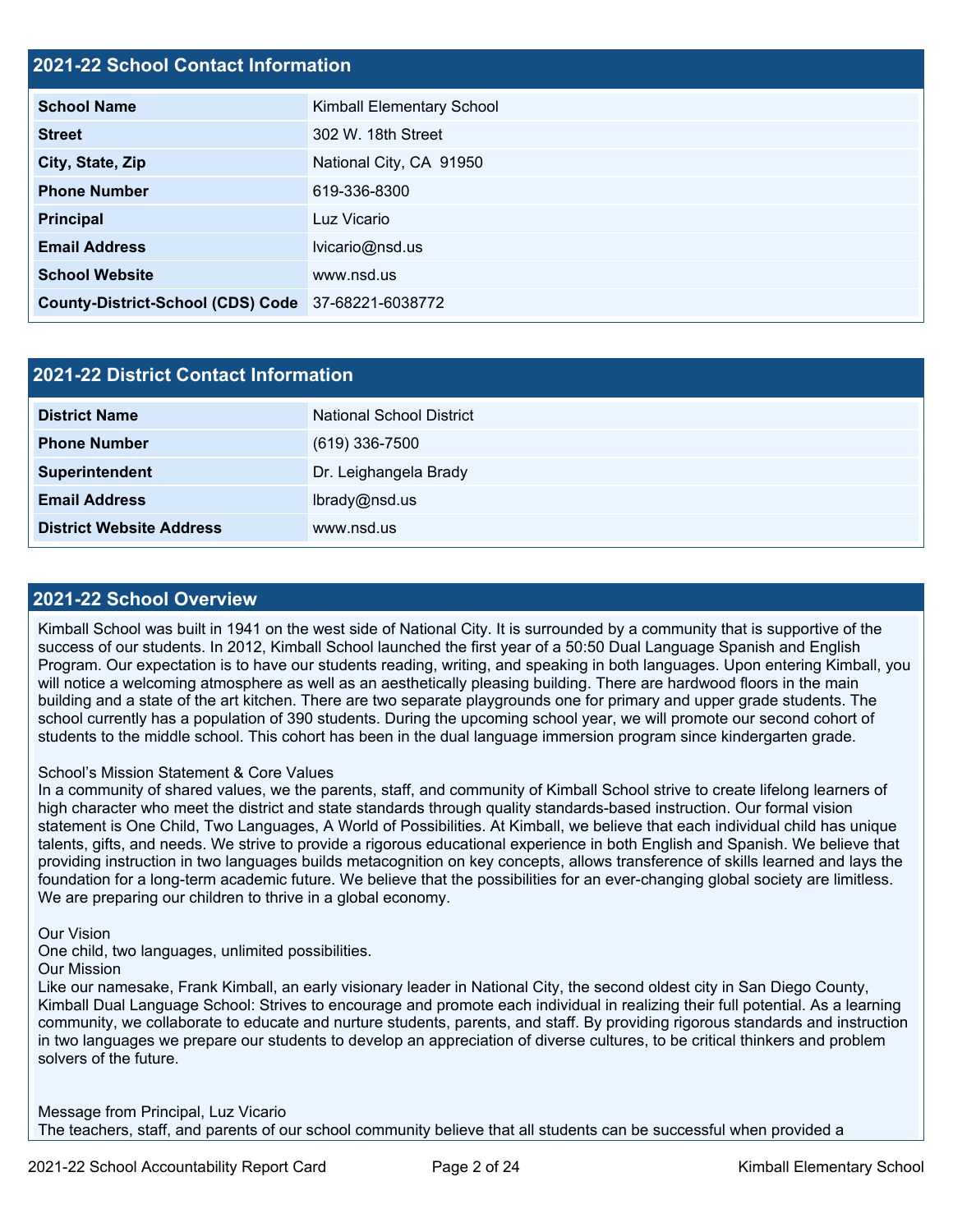challenging, rigorous, and engaging curriculum. Kimball School is committed to forging new pathways in education to create confident bilingual, bi-literate students, who will lead the way in developing a strong economic community. The Dual Language Program was established in 2012 and is offered to students of kindergarten through sixth-grade age. Other benefits include increased teacher capacity through high-quality, focused staff development and coaching, increasing instructional capacity by developing collaborative practices focused on student achievement, access and strategic use of technology by all students to improve academic progress, and ongoing improvement of school facilities. In addition, we are committed to providing academic support networks and intervention strategies so that all our students have an opportunity to succeed. While barriers to achievement still exist, we have achieved extraordinary success and continue persisting and persevering. As a community of learners, we continuously investigate and implement best strategies on a school-wide basis to ensure our students achieve and succeed in two languages!

## **About this School**

| 2020-21 Student Enrollment by Grade Level |                           |  |  |  |  |
|-------------------------------------------|---------------------------|--|--|--|--|
| <b>Grade Level</b>                        | <b>Number of Students</b> |  |  |  |  |
|                                           |                           |  |  |  |  |
|                                           |                           |  |  |  |  |
|                                           |                           |  |  |  |  |
|                                           |                           |  |  |  |  |
|                                           |                           |  |  |  |  |
|                                           |                           |  |  |  |  |
|                                           |                           |  |  |  |  |

## **2020-21 Student Enrollment by Student Group**

| 2020-21 Student Enrollment by Student Group |                                    |
|---------------------------------------------|------------------------------------|
| <b>Student Group</b>                        | <b>Percent of Total Enrollment</b> |
| Female                                      | 52.2                               |
| <b>Male</b>                                 | 47.5                               |
| <b>Black or African American</b>            | 0.3                                |
| <b>Filipino</b>                             | 1.3                                |
| <b>Hispanic or Latino</b>                   | 96.3                               |
| <b>Two or More Races</b>                    | 1.3                                |
| <b>White</b>                                | 0.8                                |
| <b>English Learners</b>                     | 55.4                               |
| <b>Homeless</b>                             | 9.2                                |
| <b>Socioeconomically Disadvantaged</b>      | 67.8                               |
| <b>Students with Disabilities</b>           | 9.8                                |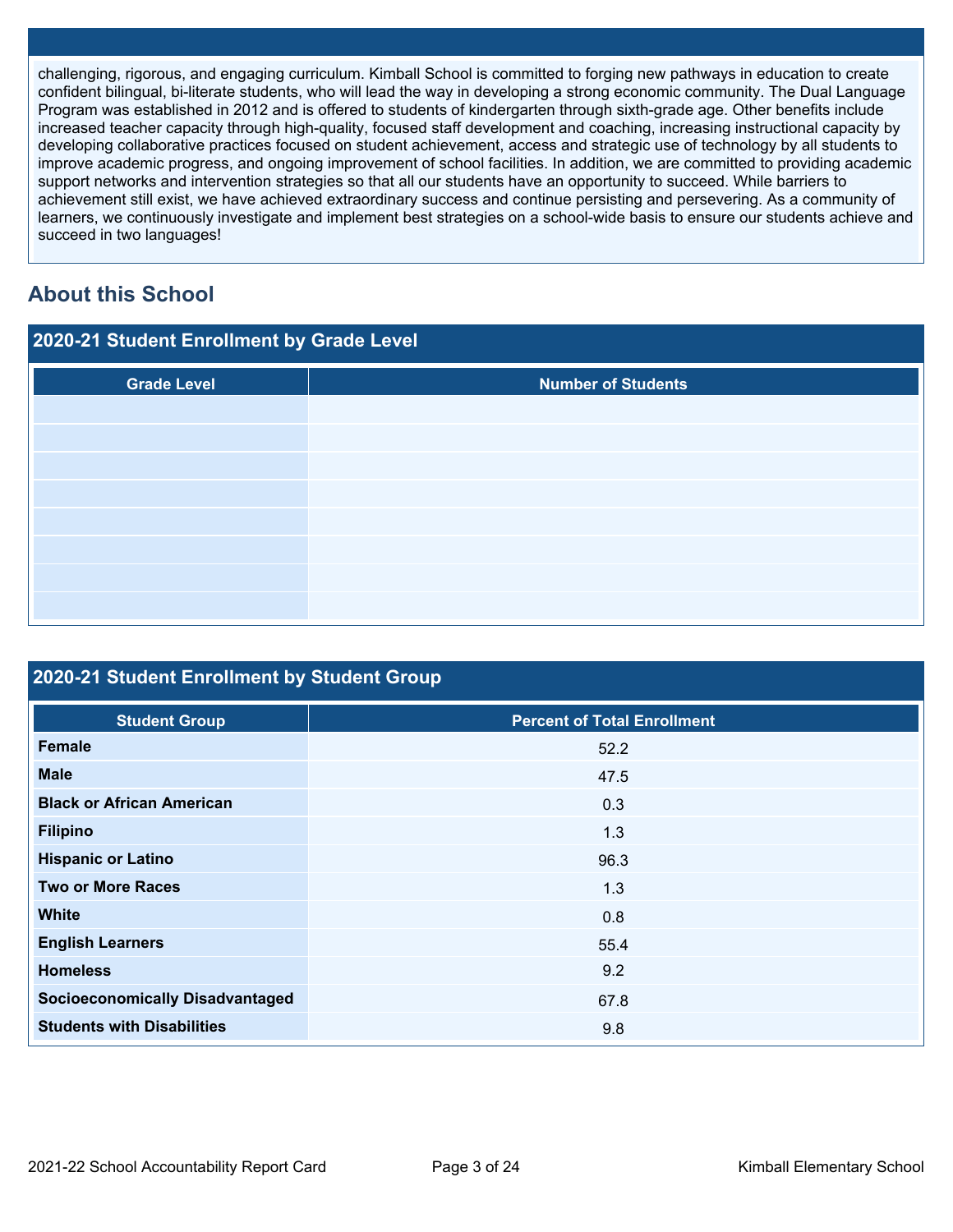## **A. Conditions of Learning State Priority: Basic**

- Degree to which teachers are appropriately assigned and fully credentialed in the subject area and for the pupils they are teaching;
	- Pupils have access to standards-aligned instructional materials; and
- School facilities are maintained in good repair

#### **2019-20 Teacher Preparation and Placement**

| <b>A. Conditions of Learning</b>                                           | <b>State Priority: Basic</b><br>The SARC provides the following information relevant to the State priority: Basic<br>(Priority 1):<br>Degree to which teachers are appropriately assigned and fully credentialed in<br>$\bullet$<br>the subject area and for the pupils they are teaching;<br>Pupils have access to standards-aligned instructional materials; and<br>$\bullet$<br>School facilities are maintained in good repair<br>Note: For more information refer to the Updated Teacher Equity Definitions web<br>page at https://www.cde.ca.gov/pd/ee/teacherequitydefinitions.asp |         |  |  |  |
|----------------------------------------------------------------------------|-------------------------------------------------------------------------------------------------------------------------------------------------------------------------------------------------------------------------------------------------------------------------------------------------------------------------------------------------------------------------------------------------------------------------------------------------------------------------------------------------------------------------------------------------------------------------------------------|---------|--|--|--|
|                                                                            |                                                                                                                                                                                                                                                                                                                                                                                                                                                                                                                                                                                           |         |  |  |  |
| 2019-20 Teacher Preparation and Placement                                  |                                                                                                                                                                                                                                                                                                                                                                                                                                                                                                                                                                                           |         |  |  |  |
|                                                                            | <b>Authorization/Assignment</b>                                                                                                                                                                                                                                                                                                                                                                                                                                                                                                                                                           | 2019-20 |  |  |  |
|                                                                            | Fully (Preliminary or Clear) Credentialed for Subject and Student Placement (properly assigned)                                                                                                                                                                                                                                                                                                                                                                                                                                                                                           |         |  |  |  |
| <b>Intern Credential Holders Properly Assigned</b>                         |                                                                                                                                                                                                                                                                                                                                                                                                                                                                                                                                                                                           |         |  |  |  |
| Teachers Without Credentials and Misassignments ("ineffective" under ESSA) |                                                                                                                                                                                                                                                                                                                                                                                                                                                                                                                                                                                           |         |  |  |  |
| Credentialed Teachers Assigned Out-of-Field ("out-of-field" under ESSA)    |                                                                                                                                                                                                                                                                                                                                                                                                                                                                                                                                                                                           |         |  |  |  |
| <b>Unknown</b>                                                             |                                                                                                                                                                                                                                                                                                                                                                                                                                                                                                                                                                                           |         |  |  |  |
| <b>Total Teaching Positions</b>                                            |                                                                                                                                                                                                                                                                                                                                                                                                                                                                                                                                                                                           |         |  |  |  |
| that an educator is authorized to provide to students.                     | Note: The data in this table is based on Full Time Equivalent (FTE) status. One FTE equals one staff member working full time;<br>one FTE could also represent two staff members who each work 50 percent of full time. Additionally, an assignment is defined as<br>a position that an educator is assigned to based on setting, subject, and grade level. An authorization is defined as the services                                                                                                                                                                                   |         |  |  |  |
|                                                                            |                                                                                                                                                                                                                                                                                                                                                                                                                                                                                                                                                                                           |         |  |  |  |
|                                                                            | 2019-20 Teachers Without Credentials and Misassignments (considered "ineffective" under ESSA)                                                                                                                                                                                                                                                                                                                                                                                                                                                                                             |         |  |  |  |
|                                                                            | <b>Authorization/Assignment</b>                                                                                                                                                                                                                                                                                                                                                                                                                                                                                                                                                           | 2019-20 |  |  |  |
| <b>Permits and Waivers</b>                                                 |                                                                                                                                                                                                                                                                                                                                                                                                                                                                                                                                                                                           |         |  |  |  |
| <b>Misassignments</b>                                                      |                                                                                                                                                                                                                                                                                                                                                                                                                                                                                                                                                                                           |         |  |  |  |
| <b>Vacant Positions</b>                                                    |                                                                                                                                                                                                                                                                                                                                                                                                                                                                                                                                                                                           |         |  |  |  |

#### **2019-20 Teachers Without Credentials and Misassignments (considered "ineffective" under ESSA)**

| <b>Authorization/Assignment</b>                              | 2019-20 |
|--------------------------------------------------------------|---------|
| <b>Permits and Waivers</b>                                   |         |
| <b>Misassignments</b>                                        |         |
| <b>Vacant Positions</b>                                      |         |
| <b>Total Teachers Without Credentials and Misassignments</b> |         |

#### **2019-20 Credentialed Teachers Assigned Out-of-Field (considered "out-of-field" under ESSA)**

| <b>Indicator</b>                                       | 2019-20 |
|--------------------------------------------------------|---------|
| Credentialed Teachers Authorized on a Permit or Waiver |         |
| <b>Local Assignment Options</b>                        |         |
| <b>Total Out-of-Field Teachers</b>                     |         |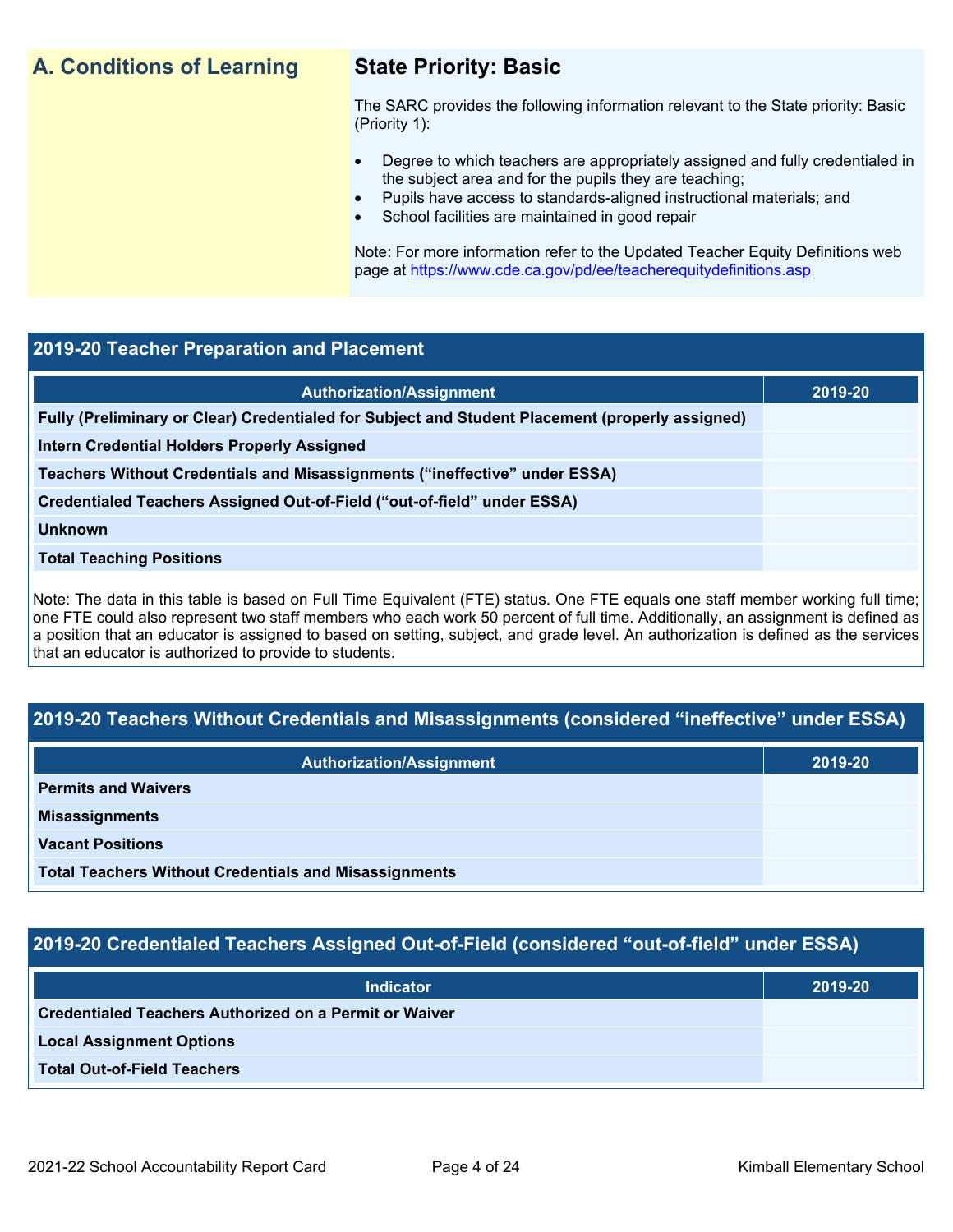## **2019-20 Class Assignments**

| Indicator                                                                                                                                           | 2019-20 |
|-----------------------------------------------------------------------------------------------------------------------------------------------------|---------|
| <b>Misassignments for English Learners</b><br>(a percentage of all the classes with English learners taught by teachers that are misassigned)       |         |
| No credential, permit or authorization to teach<br>(a percentage of all the classes taught by teachers with no record of an authorization to teach) |         |

## **2021-22 Quality, Currency, Availability of Textbooks and Other Instructional Materials**

**Year and month in which the data were collected** 08/25/2021

| <b>Subject</b>                                         | Textbooks and Other Instructional Materials/year of<br><b>Adoption</b>             | <b>From</b><br><b>Most</b><br><b>Recent</b><br><b>Adoption</b><br>? | <b>Percent</b><br><b>Students</b><br><b>Lacking Own</b><br><b>Assigned</b><br>Copy |
|--------------------------------------------------------|------------------------------------------------------------------------------------|---------------------------------------------------------------------|------------------------------------------------------------------------------------|
| <b>Reading/Language Arts</b>                           | Benchmark Advance 2018<br>Benchmark Adelante 2018<br>American Reading Company 2018 | Yes                                                                 | 0%                                                                                 |
| <b>Mathematics</b>                                     | Houghton-Mifflin-Harcourt<br><b>GO MATH!</b><br>2015/2016                          | Yes                                                                 | $0\%$                                                                              |
| <b>Science</b>                                         | McGraw-Hill - (Eng.) CA Science (Span.) CA Ciencia<br>2008/2009                    | Yes                                                                 | 0%                                                                                 |
| <b>History-Social Science</b>                          | H. M. Harcourt Reflections<br>2007/2008                                            | Yes                                                                 | 0%                                                                                 |
| <b>Foreign Language</b>                                | Benchmark Advanced/Adelante for English Language<br>Development<br>2020            | Yes                                                                 | 0%                                                                                 |
| <b>Health</b>                                          |                                                                                    |                                                                     |                                                                                    |
| <b>Visual and Performing Arts</b>                      |                                                                                    |                                                                     |                                                                                    |
| <b>Science Laboratory Equipment</b><br>$(grades 9-12)$ |                                                                                    |                                                                     |                                                                                    |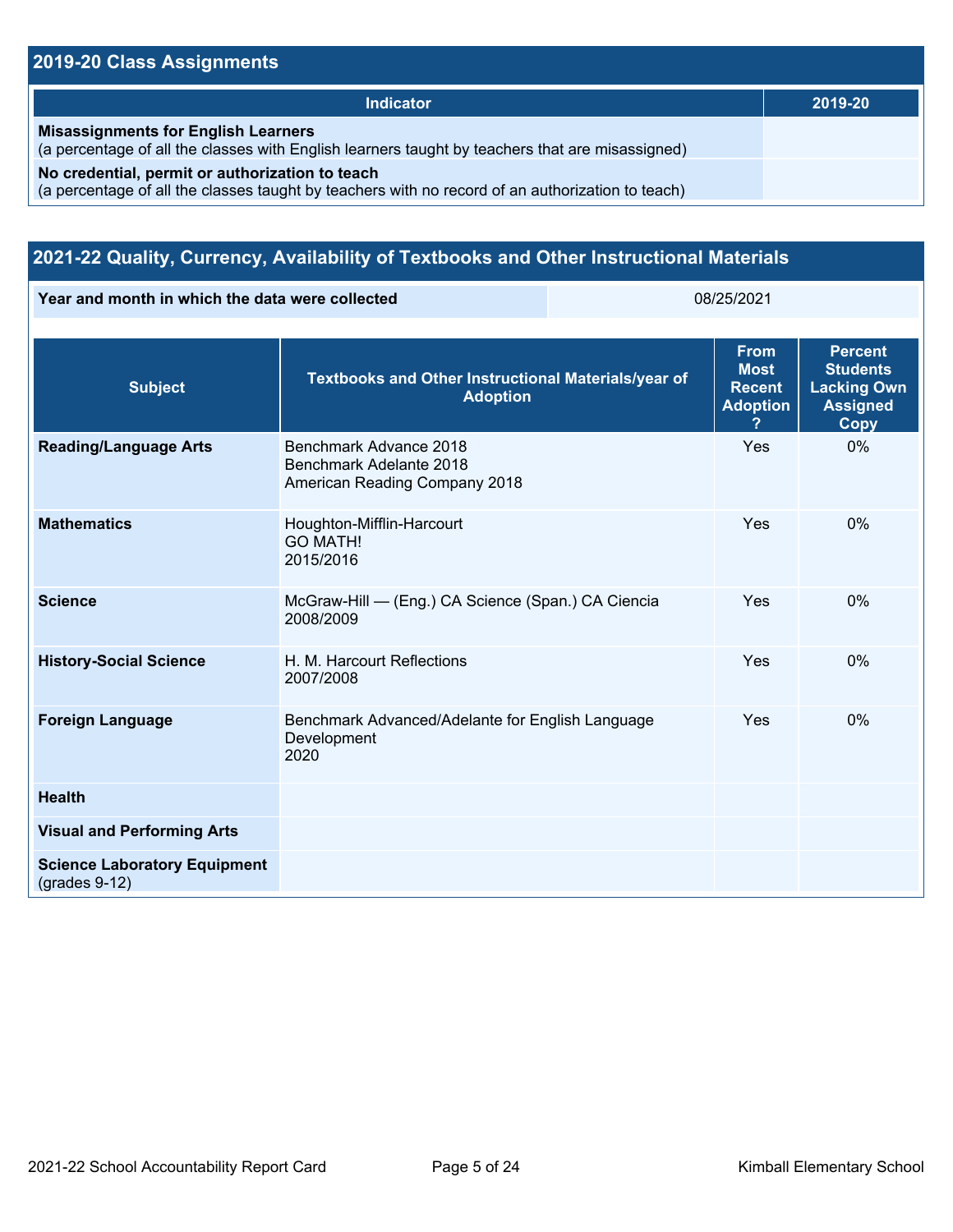Kimball's main campus was built in 1940. Since our opening the following major renovations or improvements have been addressed:

1993—Modernization consisting of new flooring, ceilings, lights, electrical, insulation, windows, painting, and cabinetry

1997—Relocatables were added to support class size reduction

1998—Relocatables were added to support class size reduction

Summer 2006 – Rooms 21, 22, and 23 were removed and replaced with new relocatables. The auditorium was newly renovated with new curtains, mini-blinds and refinished hardwood floors.

 Major renovations occurred in 1987 and in 2001. The first major renovation in 1987 was a complete modernization of the existing facility and portable buildings. During this time one regular classroom was reconfigured into a kindergarten classroom to accommodate student growth. The second major improvement was a "face lift" to the office and lounge. This included doors were installed in the main entrance and a security gate was installed by the library to provide additional perimeter security. Kimball currently has 22 regular classrooms and 9 relocatable buildings. Ongoing—The school is highly maintained with new paint, plants, flowers, grass and new playground equipment. dropping the ceilings, updating the lighting to new fluorescent lights, newly installed blinds, new carpeting, and purchasing new furniture. In 2006, the hardwood floors in the main hallway, stage and cafeteria were completely refurbished. Glass security

 During the summer of 2016, Kimball's main buildings were refurbished and updated with modern air-conditioning and heating. This work was made possible through Proposition N school bond funds that were approved by the citizens of National City in 2014. In 2017 the kitchen area in the auditorium received a major upgrade with a new tiled look. During the summer of 2019 the hallways in the main building were all upgraded with vinyl tackboard, freshly painted and the floors were once again refurbished, giving the main entrance to the building a very modern look.

#### Maintenance and Repair

District maintenance staff ensures that the repairs necessary to keep the school in good repair and working order are completed in a timely manner. A work order process is used to ensure efficient service and that emergency repairs are given the highest priority.

#### Cleaning Process and Schedule

 We have made a conscientious effort to provide a clean and attractive campus. Students are encouraged to have pride in their A summary of these standards is available at the school office or at the district maintenance office. The principal works daily with the custodial staff and the custodial supervisor to develop cleaning schedules to ensure a clean and safe school. Due to the current COVID-19 situation we have adopted cleaning standards that promote a healthy environment and mitigate school and keep the campus clean. The District Governing Board has adopted cleaning standards for all schools in the district. transmission and spread of the virus.

#### The Facilities Inspection Tool (FIT)

 The FIT is used on a yearly basis to identify facility needs and repairs. All items found in need of repair on the FIT are addressed. Items that involve asphalt, roofing, flooring or painting are addressed through the District's deferred maintenance program. All other items are expedited into the National School District work order system and repaired by our maintenance department.

| Year and month of the most recent FIT report                        |                     |      | 8/4/2021                        |                                                                                           |
|---------------------------------------------------------------------|---------------------|------|---------------------------------|-------------------------------------------------------------------------------------------|
| <b>System Inspected</b>                                             | <b>Rate</b><br>Good | Fair | <b>Rate Rate</b><br><b>Poor</b> | <b>Repair Needed and Action Taken or Planned</b>                                          |
| <b>Systems:</b><br>Gas Leaks, Mechanical/HVAC, Sewer                | X                   |      |                                 |                                                                                           |
| Interior:<br><b>Interior Surfaces</b>                               | X                   |      |                                 | Girls RR: Walls/flooring need repairs<br>Action Taken: Work orders submitted for repairs. |
| <b>Cleanliness:</b><br>Overall Cleanliness, Pest/Vermin Infestation | X                   |      |                                 |                                                                                           |
| <b>Electrical</b>                                                   | X                   |      |                                 |                                                                                           |
| <b>Restrooms/Fountains:</b><br>Restrooms, Sinks/ Fountains          | X                   |      |                                 |                                                                                           |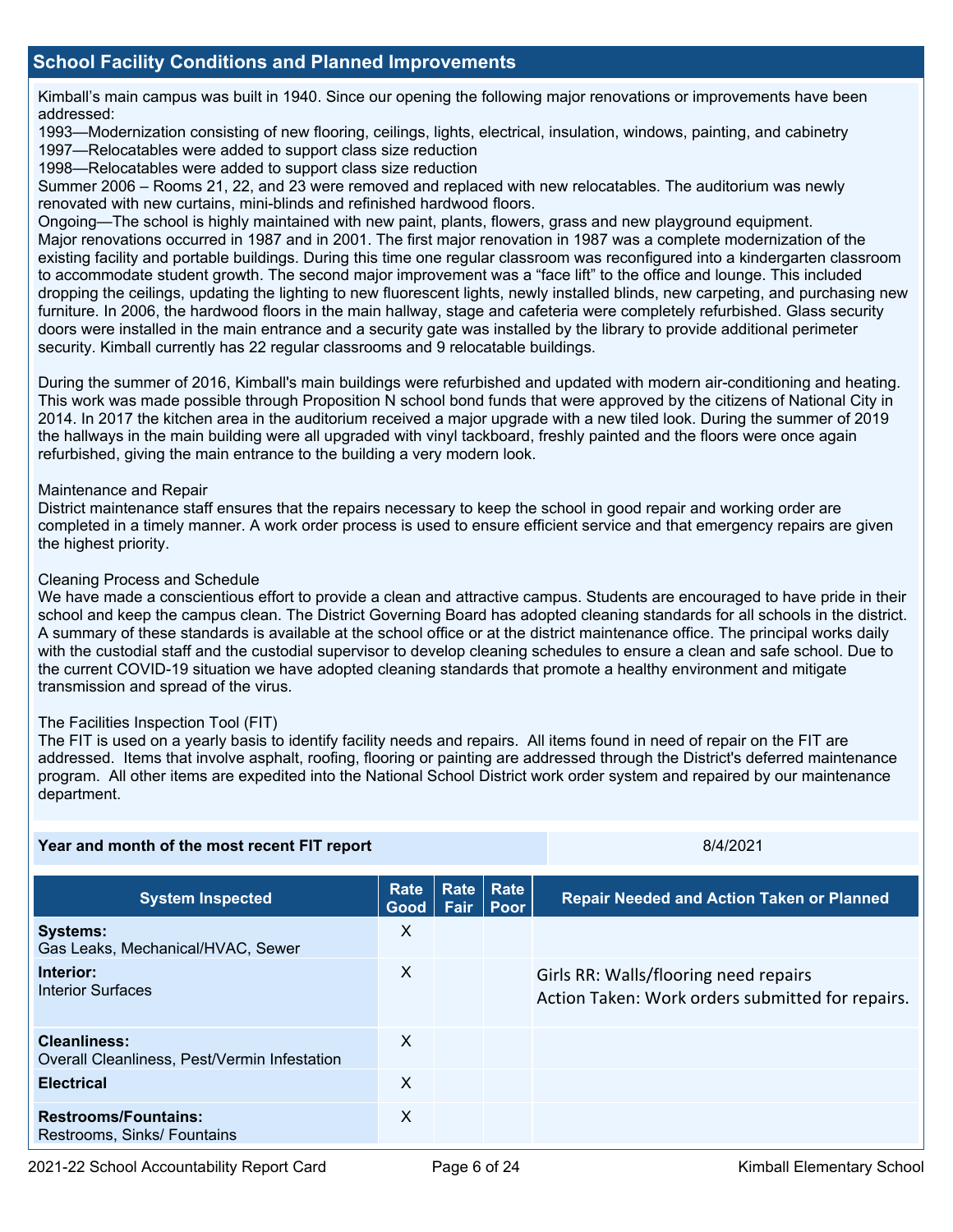| <b>School Facility Conditions and Planned Improvements</b>             |   |  |  |                                                                        |  |
|------------------------------------------------------------------------|---|--|--|------------------------------------------------------------------------|--|
| Safety:<br>Fire Safety, Hazardous Materials                            |   |  |  |                                                                        |  |
| Structural:<br>Structural Damage, Roofs                                |   |  |  | Kitchen: Roof leak<br>Action Taken: Work orders submitted for repairs. |  |
| External:<br>Playground/School Grounds, Windows/<br>Doors/Gates/Fences | X |  |  | Playground: comment n/a                                                |  |

| <b>Overall Facility Rate</b> |      |      |      |
|------------------------------|------|------|------|
| <b>Exemplary</b>             | Good | Fair | Poor |
|                              |      |      |      |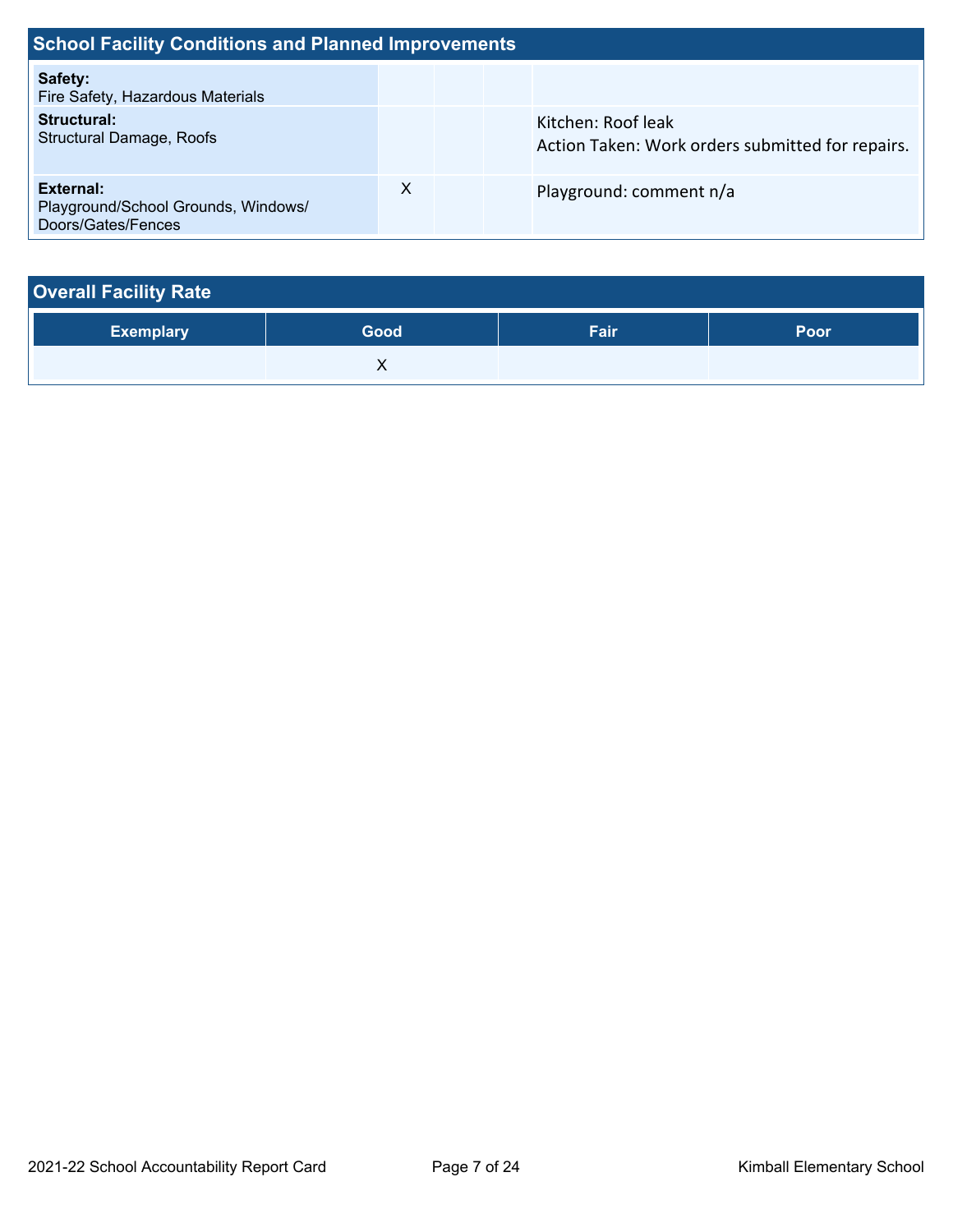## **B. Pupil Outcomes State Priority: Pupil Achievement**

The SARC provides the following information relevant to the State priority: Pupil Achievement (Priority 4):

#### **Statewide Assessments**

 (i.e., California Assessment of Student Performance and Progress [CAASPP] System includes the Smarter Balanced Summative Assessments for students in for English language arts/literacy [ELA] and mathematics given in grades three through eight and grade eleven. Only eligible students may participate in the standards, which are linked with the Common Core State Standards [CCSS] for the general education population and the California Alternate Assessments [CAAs] administration of the CAAs. CAAs items are aligned with alternate achievement students with the most significant cognitive disabilities).

The CAASPP System encompasses the following assessments and student participation requirements:

- 1. **Smarter Balanced Summative Assessments and CAAs for ELA** in grades three through eight and grade eleven.
- 2. **Smarter Balanced Summative Assessments and CAAs for mathematics** in grades three through eight and grade eleven.
- 3. **California Science Test (CAST) and CAAs for Science** in grades five, eight, and once in high school (i.e., grade ten, eleven, or twelve).

#### **SARC Reporting in the 2020-2021 School Year Only**

Where the most viable option, LEAs were required to administer the statewide summative assessment in ELA and mathematics. Where a statewide summative assessment was not the most viable option for the LEA (or for one or more gradelevel[s] within the LEA) due to the pandemic, LEAs were allowed to report results from a different assessment that met the criteria established by the State Board of Education (SBE) on March 16, 2021. The assessments were required to be:

- Aligned with CA CCSS for ELA and mathematics;
- Available to students in grades 3 through 8, and grade 11; and
- Uniformly administered across a grade, grade span, school, or district to all eligible students.

#### **Options**

Note that the CAAs could only be administered in-person following health and safety requirements. If it was not viable for the LEA to administer the CAAs in person with health and safety guidelines in place, the LEA was directed to not administer the tests. There were no other assessment options available for the CAAs. Schools administered the Smarter Balanced Summative Assessments for ELA and mathematics, other assessments that meet the SBE criteria, or a combination of both, and they could only choose one of the following:

- Smarter Balanced ELA and mathematics summative assessments;
- Other assessments meeting the SBE criteria; or
- Combination of Smarter Balanced ELA and mathematics summative assessments and other assessments.

The percentage of students who have successfully completed courses that satisfy the requirements for entrance to the University of California and the California State University, or career technical education sequences or programs of study.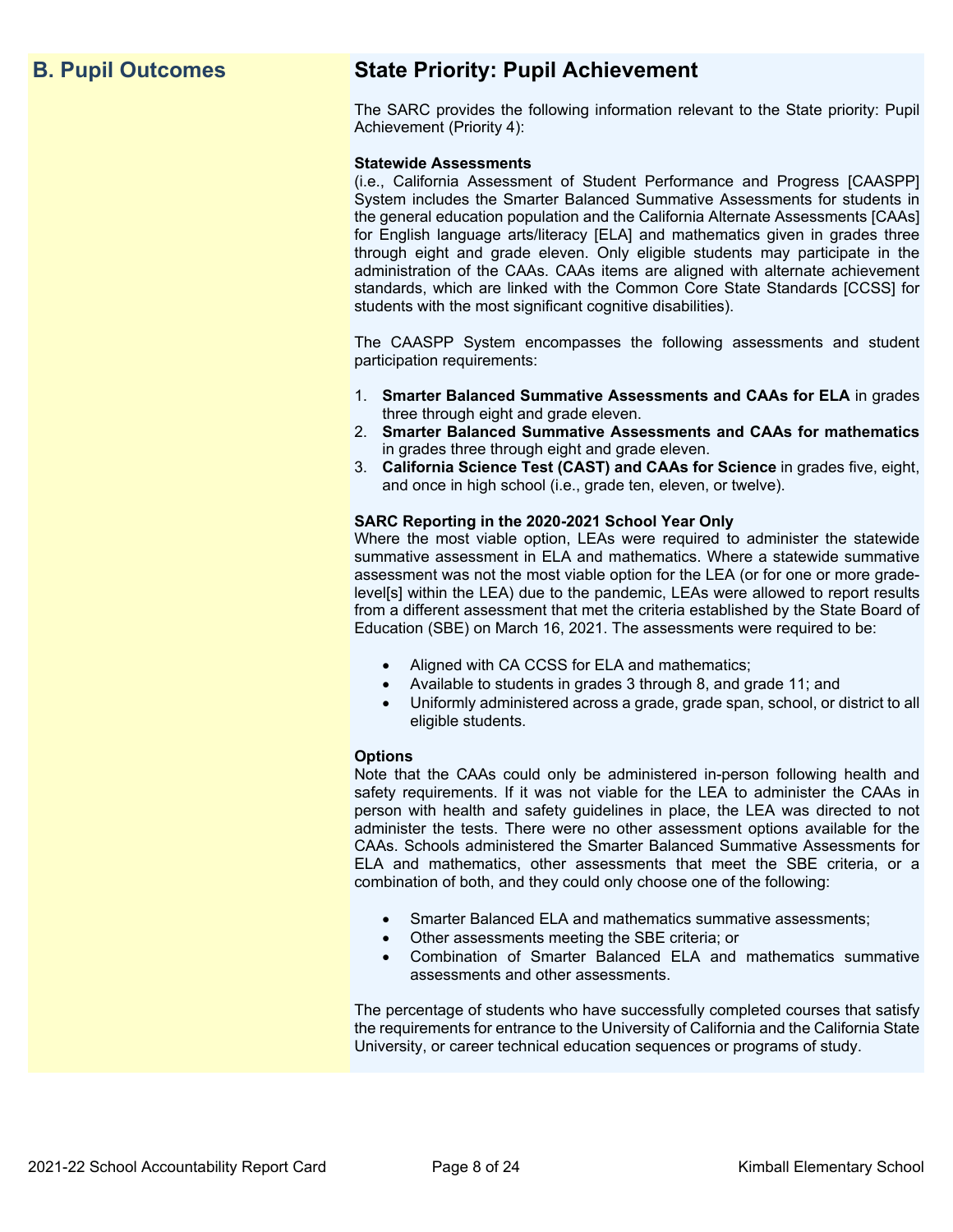#### **Percentage of Students Meeting or Exceeding the State Standard on CAASPP**

 taking and completing a state-administered assessment. This table displays CAASPP test results in ELA and mathematics for all students grades three through eight and grade eleven

The 2019-2020 data cells with N/A values indicate that the 2019-2020 data are not available due to the COVID-19 pandemic and resulting summative test suspension. The Executive Order N-30-20 was issued which waived the assessment, accountability, and reporting requirements for the 2019-2020 school year.

 pandemic during the 2020-2021 school year. Where the CAASPP assessments in ELA and/or mathematics is not the most viable school, district, state are not an accurate comparison. As such, it is inappropriate to compare results of the 2020-2021 school year The 2020-2021 data cells have N/A values because these data are not comparable to other year data due to the COVID-19 option, the LEAs were allowed to administer local assessments. Therefore, the 2020-2021 data between school years for the to other school years.

| <b>Subject</b>                                                       | <b>School</b><br>2019-20 | <b>School</b><br>2020-21 | <b>District</b><br>2019-20 | <b>District</b><br>2020-21 | <b>State</b><br>2019-20 | <b>State</b><br>2020-21 |
|----------------------------------------------------------------------|--------------------------|--------------------------|----------------------------|----------------------------|-------------------------|-------------------------|
| <b>English Language Arts/Literacy</b><br>$\left($ grades 3-8 and 11) | N/A                      | N/A                      | N/A                        | N/A                        | N/A                     | N/A                     |
| <b>Mathematics</b><br>$(grades 3-8 and 11)$                          | N/A                      | N/A                      | N/A                        | N/A                        | N/A                     | N/A                     |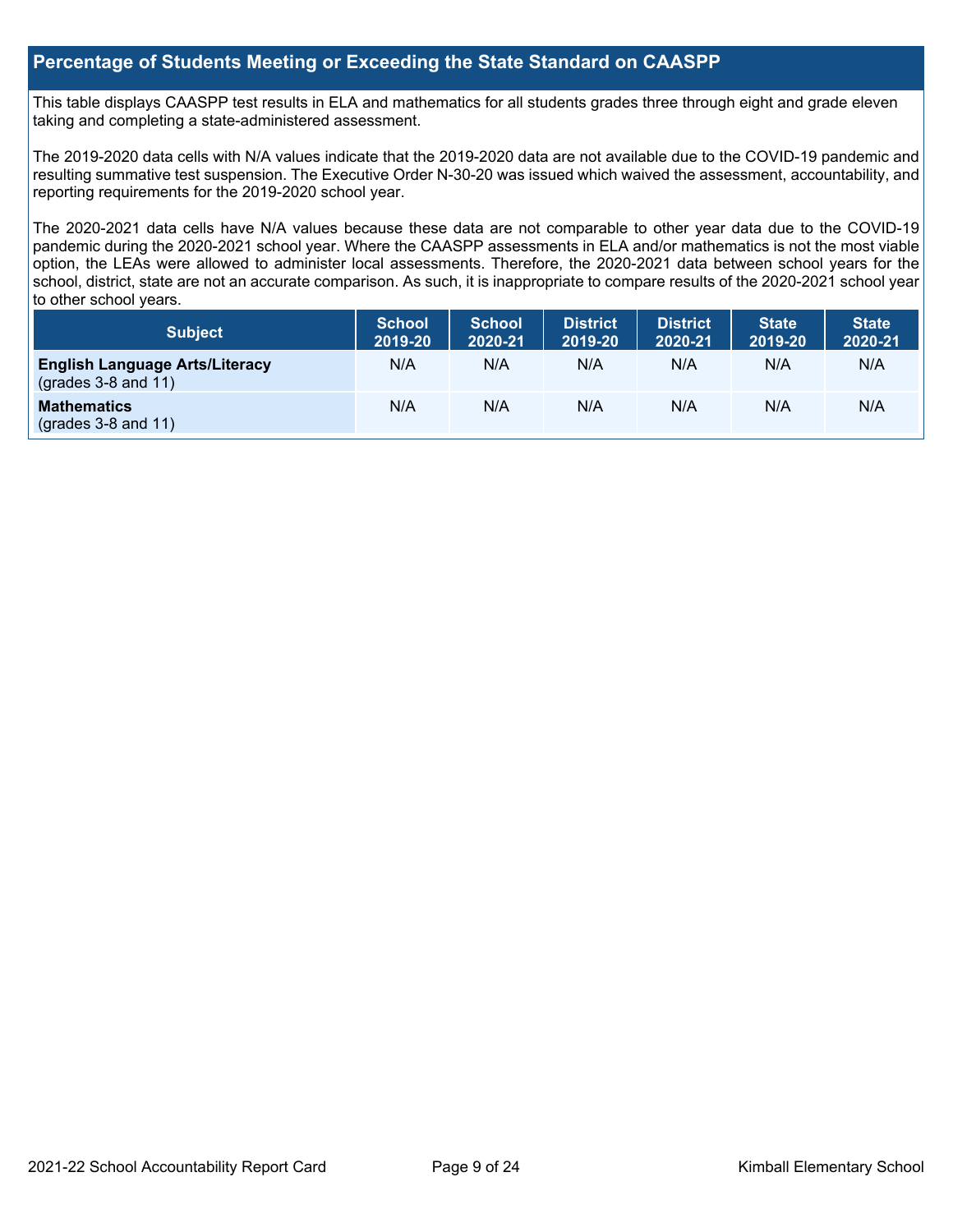### **2020-21 CAASPP Test Results in ELA by Student Group**

 and completing a state-administered assessment. The CDE will populate this table for schools in cases where the school CDE will populate this table with "NT" values, meaning this school did not test students using the CAASPP. See the local This table displays CAASPP test results in ELA by student group for students grades three through eight and grade eleven taking administered the CAASPP assessment. In cases where the school administered a local assessment instead of CAASPP, the assessment(s) table for more information.

| <b>CAASPP</b><br><b>Student Groups</b>               | <b>CAASPP</b><br><b>Total</b><br><b>Enrollment</b> | <b>CAASPP</b><br><b>Number</b><br><b>Tested</b> | <b>CAASPP</b><br><b>Percent</b><br><b>Tested</b> | <b>CAASPP</b><br><b>Percent</b><br><b>Not Tested</b> | <b>CAASPP</b><br><b>Percent</b><br><b>Met or</b><br><b>Exceeded</b> |
|------------------------------------------------------|----------------------------------------------------|-------------------------------------------------|--------------------------------------------------|------------------------------------------------------|---------------------------------------------------------------------|
| <b>All Students</b>                                  | 219                                                | <b>NT</b>                                       | <b>NT</b>                                        | <b>NT</b>                                            | <b>NT</b>                                                           |
| <b>Female</b>                                        | 122                                                | <b>NT</b>                                       | <b>NT</b>                                        | <b>NT</b>                                            | <b>NT</b>                                                           |
| <b>Male</b>                                          | 97                                                 | <b>NT</b>                                       | <b>NT</b>                                        | <b>NT</b>                                            | <b>NT</b>                                                           |
| American Indian or Alaska Native                     | $\mathbf 0$                                        | $\mathbf 0$                                     | $\mathbf{0}$                                     | $\mathbf 0$                                          | 0                                                                   |
| <b>Asian</b>                                         | $\mathbf 0$                                        | $\mathbf 0$                                     | 0                                                | 0                                                    | 0                                                                   |
| <b>Black or African American</b>                     | $\qquad \qquad -$                                  | <b>NT</b>                                       | <b>NT</b>                                        | <b>NT</b>                                            | <b>NT</b>                                                           |
| <b>Filipino</b>                                      | --                                                 | <b>NT</b>                                       | <b>NT</b>                                        | <b>NT</b>                                            | <b>NT</b>                                                           |
| <b>Hispanic or Latino</b>                            | 212                                                | <b>NT</b>                                       | <b>NT</b>                                        | <b>NT</b>                                            | <b>NT</b>                                                           |
| <b>Native Hawaiian or Pacific Islander</b>           | $\mathbf 0$                                        | $\mathbf 0$                                     | $\mathbf 0$                                      | $\mathbf 0$                                          | $\mathbf 0$                                                         |
| <b>Two or More Races</b>                             |                                                    | <b>NT</b>                                       | <b>NT</b>                                        | <b>NT</b>                                            | <b>NT</b>                                                           |
| <b>White</b>                                         | $\mathbf{0}$                                       | $\mathbf 0$                                     | $\Omega$                                         | $\mathbf 0$                                          | $\mathbf 0$                                                         |
| <b>English Learners</b>                              | 127                                                | <b>NT</b>                                       | <b>NT</b>                                        | <b>NT</b>                                            | <b>NT</b>                                                           |
| <b>Foster Youth</b>                                  | $\Omega$                                           | $\mathbf 0$                                     | $\mathbf{0}$                                     | $\mathbf 0$                                          | 0                                                                   |
| <b>Homeless</b>                                      | 32                                                 | <b>NT</b>                                       | <b>NT</b>                                        | <b>NT</b>                                            | <b>NT</b>                                                           |
| <b>Military</b>                                      | $\mathbf 0$                                        | $\mathbf 0$                                     | $\mathbf 0$                                      | $\mathbf 0$                                          | $\mathbf 0$                                                         |
| <b>Socioeconomically Disadvantaged</b>               | 142                                                | <b>NT</b>                                       | <b>NT</b>                                        | <b>NT</b>                                            | <b>NT</b>                                                           |
| <b>Students Receiving Migrant Education Services</b> | $\mathbf 0$                                        | $\mathbf 0$                                     | $\mathbf{0}$                                     | $\mathbf 0$                                          | 0                                                                   |
| <b>Students with Disabilities</b>                    | 29                                                 | <b>NT</b>                                       | <b>NT</b>                                        | <b>NT</b>                                            | <b>NT</b>                                                           |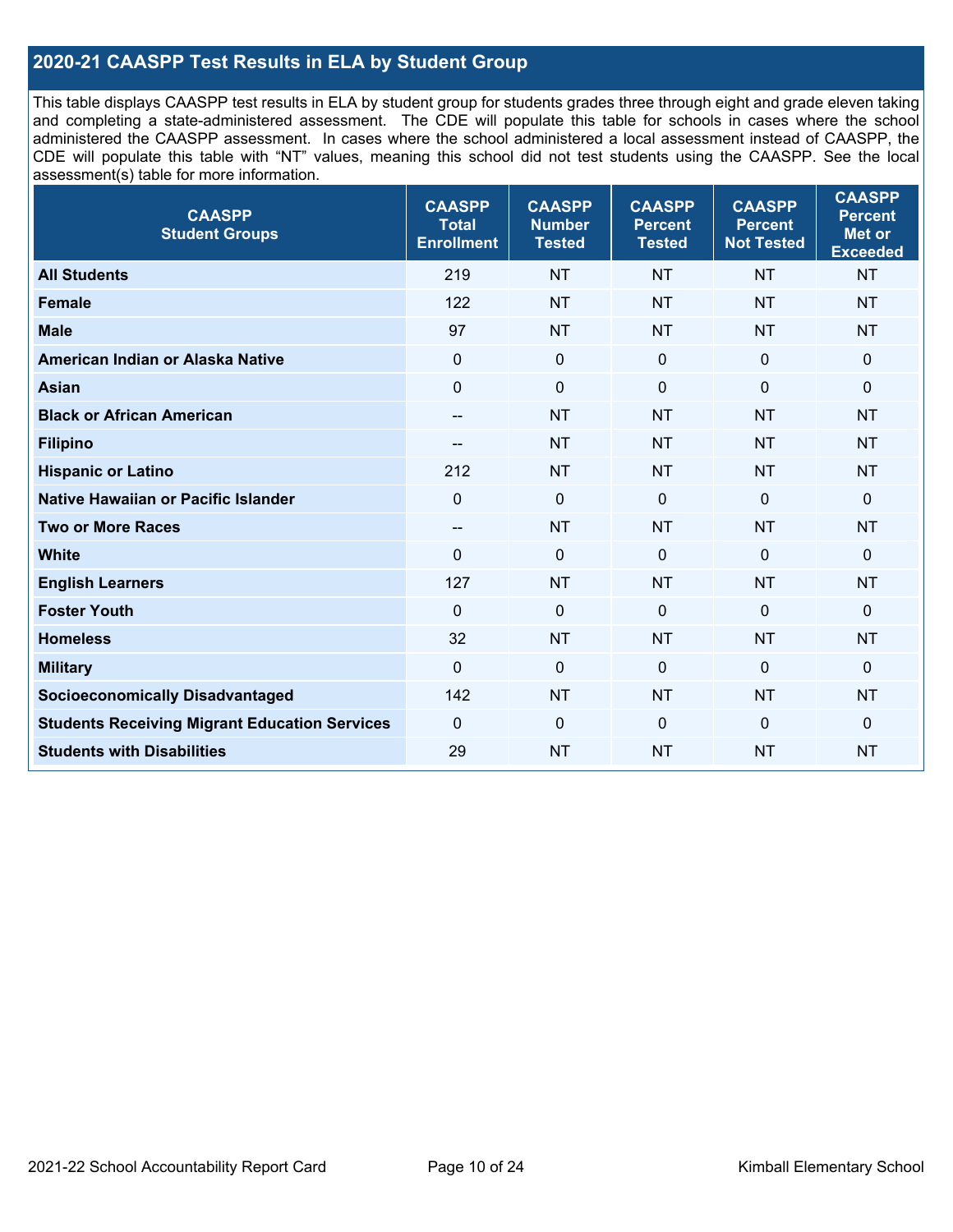### **2020-21 CAASPP Test Results in Math by Student Group**

 This table displays CAASPP test results in Math by student group for students grades three through eight and grade eleven taking and completing a state-administered assessment. The CDE will populate this table for schools in cases where the school CDE will populate this table with "NT" values, meaning this school did not test students using the CAASPP. See the local administered the CAASPP assessment. In cases where the school administered a local assessment instead of CAASPP, the assessment(s) table for more information.

| <b>CAASPP</b><br><b>Student Groups</b>               | <b>CAASPP</b><br><b>Total</b><br><b>Enrollment</b> | <b>CAASPP</b><br><b>Number</b><br><b>Tested</b> | <b>CAASPP</b><br><b>Percent</b><br><b>Tested</b> | <b>CAASPP</b><br><b>Percent</b><br><b>Not Tested</b> | <b>CAASPP</b><br><b>Percent</b><br><b>Met or</b><br><b>Exceeded</b> |
|------------------------------------------------------|----------------------------------------------------|-------------------------------------------------|--------------------------------------------------|------------------------------------------------------|---------------------------------------------------------------------|
| <b>All Students</b>                                  | 219                                                | <b>NT</b>                                       | <b>NT</b>                                        | <b>NT</b>                                            | <b>NT</b>                                                           |
| <b>Female</b>                                        | 122                                                | <b>NT</b>                                       | <b>NT</b>                                        | <b>NT</b>                                            | <b>NT</b>                                                           |
| <b>Male</b>                                          | 97                                                 | <b>NT</b>                                       | <b>NT</b>                                        | <b>NT</b>                                            | <b>NT</b>                                                           |
| American Indian or Alaska Native                     | $\mathbf 0$                                        | $\mathbf 0$                                     | $\mathbf 0$                                      | 0                                                    | $\mathbf 0$                                                         |
| <b>Asian</b>                                         | $\mathbf 0$                                        | $\mathbf 0$                                     | $\mathbf 0$                                      | 0                                                    | $\mathbf 0$                                                         |
| <b>Black or African American</b>                     | $\overline{\phantom{a}}$                           | <b>NT</b>                                       | <b>NT</b>                                        | <b>NT</b>                                            | <b>NT</b>                                                           |
| <b>Filipino</b>                                      | --                                                 | <b>NT</b>                                       | <b>NT</b>                                        | <b>NT</b>                                            | <b>NT</b>                                                           |
| <b>Hispanic or Latino</b>                            | 212                                                | <b>NT</b>                                       | <b>NT</b>                                        | <b>NT</b>                                            | <b>NT</b>                                                           |
| <b>Native Hawaiian or Pacific Islander</b>           | $\mathbf 0$                                        | $\mathbf 0$                                     | $\mathbf 0$                                      | 0                                                    | $\mathbf 0$                                                         |
| <b>Two or More Races</b>                             | $- -$                                              | <b>NT</b>                                       | <b>NT</b>                                        | <b>NT</b>                                            | <b>NT</b>                                                           |
| <b>White</b>                                         | $\mathbf 0$                                        | $\mathbf 0$                                     | $\mathbf 0$                                      | 0                                                    | $\mathbf 0$                                                         |
| <b>English Learners</b>                              | 127                                                | <b>NT</b>                                       | <b>NT</b>                                        | <b>NT</b>                                            | <b>NT</b>                                                           |
| <b>Foster Youth</b>                                  | $\mathbf{0}$                                       | $\mathbf 0$                                     | $\mathbf 0$                                      | $\Omega$                                             | $\mathbf 0$                                                         |
| <b>Homeless</b>                                      | 32                                                 | <b>NT</b>                                       | <b>NT</b>                                        | <b>NT</b>                                            | <b>NT</b>                                                           |
| <b>Military</b>                                      | $\mathbf 0$                                        | $\pmb{0}$                                       | $\mathbf 0$                                      | $\mathbf 0$                                          | $\mathbf 0$                                                         |
| <b>Socioeconomically Disadvantaged</b>               | 142                                                | <b>NT</b>                                       | <b>NT</b>                                        | <b>NT</b>                                            | <b>NT</b>                                                           |
| <b>Students Receiving Migrant Education Services</b> | $\mathbf 0$                                        | $\mathbf 0$                                     | $\mathbf 0$                                      | 0                                                    | $\mathbf 0$                                                         |
| <b>Students with Disabilities</b>                    | 29                                                 | <b>NT</b>                                       | <b>NT</b>                                        | <b>NT</b>                                            | <b>NT</b>                                                           |

#### **2020-21 Local Assessment Test Results in ELA by Student Group**

 eleven. LEAs/schools will populate this table for schools in cases where the school administered a local assessment. In cases This table displays Local Assessment test results in ELA by student group for students grades three through eight and grade where the school administered the CAASPP assessment, LEAs/schools will populate this table with "N/A" values in all cells, meaning this table is Not Applicable for this school.

| <b>iReady</b><br><b>Student Groups</b> | <b>iReady</b><br><b>Total</b><br><b>Enrollment</b> | <b>iReady</b><br><b>Number</b><br><b>Tested</b> | <b>iReady</b><br><b>Percent</b><br><b>Tested</b> | <b>iReady</b><br><b>Percent</b><br><b>Not Tested</b> | <b>iReady</b><br><b>Percent</b><br><b>At or Above</b><br>Grade Level |
|----------------------------------------|----------------------------------------------------|-------------------------------------------------|--------------------------------------------------|------------------------------------------------------|----------------------------------------------------------------------|
| <b>All Students</b>                    | 216                                                | 216                                             | 100%                                             | 0                                                    | 2%                                                                   |
| <b>Female</b>                          | 120                                                | 120                                             | 100%                                             | $\mathbf{0}$                                         | 3%                                                                   |
| <b>Male</b>                            | 96                                                 | 96                                              | 100%                                             | $\mathbf{0}$                                         | 2%                                                                   |
| American Indian or Alaska Native       | n/a                                                | n/a                                             | n/a                                              | n/a                                                  | n/a                                                                  |
| <b>Asian</b>                           | n/a                                                | n/a                                             | n/a                                              | n/a                                                  | n/a                                                                  |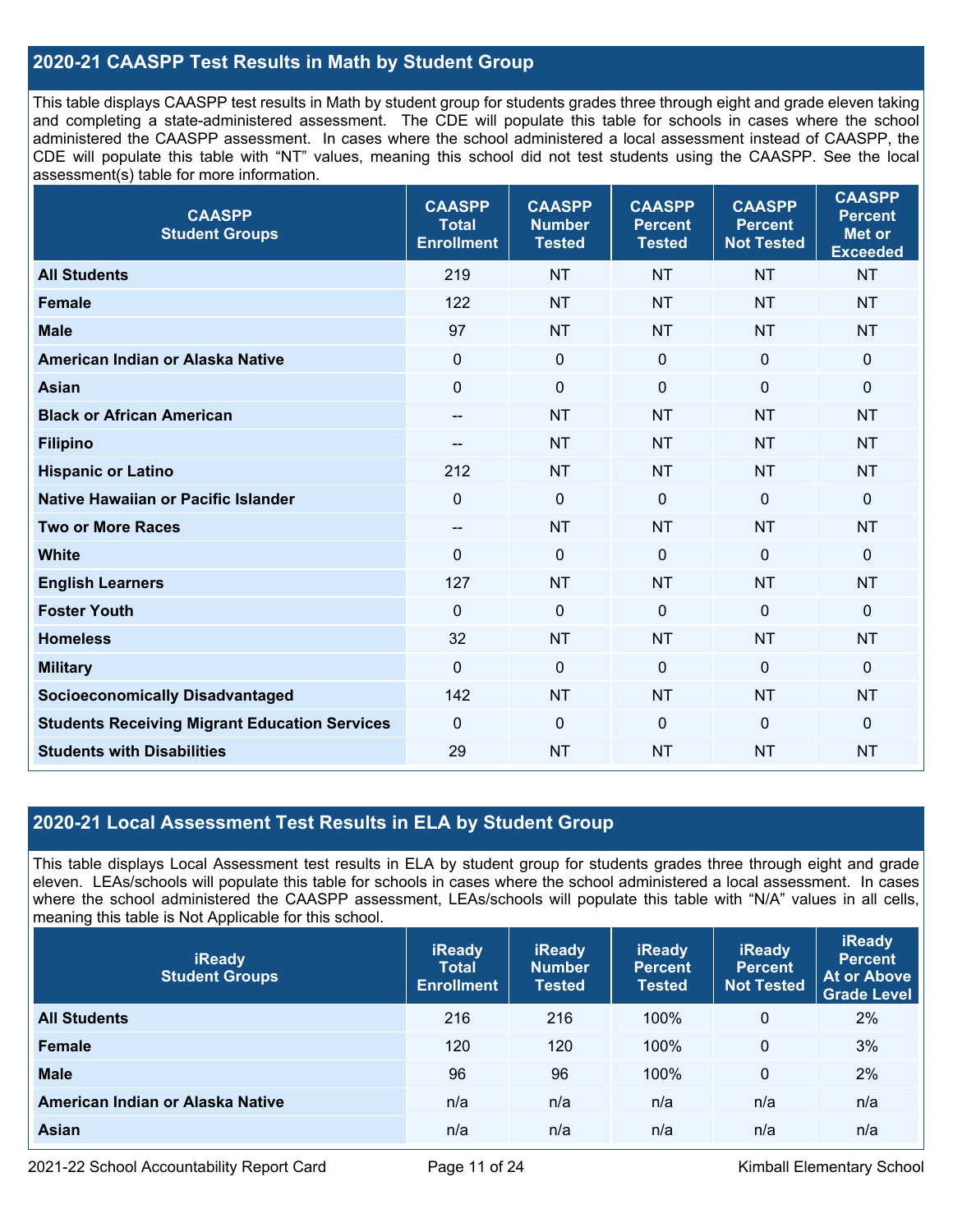| <b>Black or African American</b>                                                           | 0            | 0   | $\mathbf{0}$ | $\mathbf{0}$ | $\mathbf 0$ |
|--------------------------------------------------------------------------------------------|--------------|-----|--------------|--------------|-------------|
| <b>Filipino</b>                                                                            | 3            | 3   | 100%         | 0            | $\mathbf 0$ |
| <b>Hispanic or Latino</b>                                                                  | 209          | 209 | 100%         | $\mathbf 0$  | 2%          |
| Native Hawaiian or Pacific Islander                                                        | n/a          | n/a | n/a          | n/a          | n/a         |
| <b>Two or More Races</b>                                                                   | 4            | 4   | 100%         | $\mathbf{0}$ | $\mathbf 0$ |
| <b>White</b>                                                                               | $\mathbf{0}$ | 0   | $\mathbf{0}$ | $\mathbf{0}$ | $\mathbf 0$ |
| <b>English Learners</b>                                                                    | 138          | 138 | 100%         | $\mathbf 0$  | 2%          |
| <b>Foster Youth</b>                                                                        | n/a          | n/a | n/a          | n/a          | n/a         |
| <b>Homeless</b>                                                                            | n/a          | n/a | n/a          | n/a          | n/a         |
| <b>Military</b>                                                                            | n/a          | n/a | n/a          | n/a          | n/a         |
| <b>Socioeconomically Disadvantaged</b>                                                     | n/a          | n/a | n/a          | n/a          | n/a         |
| <b>Students Receiving Migrant Education Services</b>                                       | n/a          | n/a | n/a          | n/a          | n/a         |
| *At or above the grade-level standard in the context of the local assessment administered. |              |     |              |              |             |

## **2020-21 Local Assessment Test Results in Math by Student Group**

 This table displays Local Assessment test results in Math by student group for students grades three through eight and grade eleven. LEAs/schools will populate this table for schools in cases where the school administered a local assessment. In cases where the school administered the CAASPP assessment, LEAs/schools will populate this table with "N/A" values in all cells, meaning this table is Not Applicable for this school.

| <b>iReady</b><br><b>Student Groups</b>                                                     | <b>iReady</b><br><b>Total</b><br><b>Enrollment</b> | <b>iReady</b><br><b>Number</b><br><b>Tested</b> | <b>iReady</b><br><b>Percent</b><br><b>Tested</b> | <b>iReady</b><br><b>Percent</b><br><b>Not Tested</b> | <b>iReady</b><br><b>Percent</b><br><b>At or Above</b><br><b>Grade Level</b> |
|--------------------------------------------------------------------------------------------|----------------------------------------------------|-------------------------------------------------|--------------------------------------------------|------------------------------------------------------|-----------------------------------------------------------------------------|
| <b>All Students</b>                                                                        | 216                                                | 216                                             | 100%                                             | $\Omega$                                             | 7%                                                                          |
| <b>Female</b>                                                                              | 120                                                | 120                                             | 100%                                             | $\mathbf{0}$                                         | 8%                                                                          |
| <b>Male</b>                                                                                | 96                                                 | 96                                              | 100%                                             | 0                                                    | 6%                                                                          |
| American Indian or Alaska Native                                                           | n/a                                                | n/a                                             | n/a                                              | n/a                                                  | n/a                                                                         |
| <b>Asian</b>                                                                               | n/a                                                | n/a                                             | n/a                                              | n/a                                                  | n/a                                                                         |
| <b>Black or African American</b>                                                           | $\mathbf 0$                                        | $\mathbf 0$                                     | 0                                                | $\Omega$                                             | 0                                                                           |
| <b>Filipino</b>                                                                            | 3                                                  | 3                                               | 100%                                             | $\Omega$                                             | 33%                                                                         |
| <b>Hispanic or Latino</b>                                                                  | 209                                                | 209                                             | 100%                                             | $\mathbf{0}$                                         | 7%                                                                          |
| Native Hawaiian or Pacific Islander                                                        | n/a                                                | n/a                                             | n/a                                              | n/a                                                  | n/a                                                                         |
| <b>Two or More Races</b>                                                                   | $\overline{4}$                                     | 4                                               | 100%                                             | $\Omega$                                             | 25%                                                                         |
| <b>White</b>                                                                               | $\mathbf{0}$                                       | $\mathbf 0$                                     | $\Omega$                                         | $\mathbf 0$                                          | $\mathbf 0$                                                                 |
| <b>English Learners</b>                                                                    | 138                                                | 138                                             | 100%                                             | $\overline{0}$                                       | 1%                                                                          |
| <b>Foster Youth</b>                                                                        | n/a                                                | n/a                                             | n/a                                              | n/a                                                  | n/a                                                                         |
| <b>Homeless</b>                                                                            | n/a                                                | n/a                                             | n/a                                              | n/                                                   | n/a                                                                         |
| <b>Military</b>                                                                            | n/a                                                | n/a                                             | n/a                                              | n/a                                                  | n/a                                                                         |
| <b>Socioeconomically Disadvantaged</b>                                                     | n/a                                                | n/a                                             | n/a                                              | n/a                                                  | n/a                                                                         |
| <b>Students Receiving Migrant Education Services</b>                                       | n/a                                                | n/a                                             | n/a                                              | n/a                                                  | n/a                                                                         |
| *At or above the grade-level standard in the context of the local assessment administered. |                                                    |                                                 |                                                  |                                                      |                                                                             |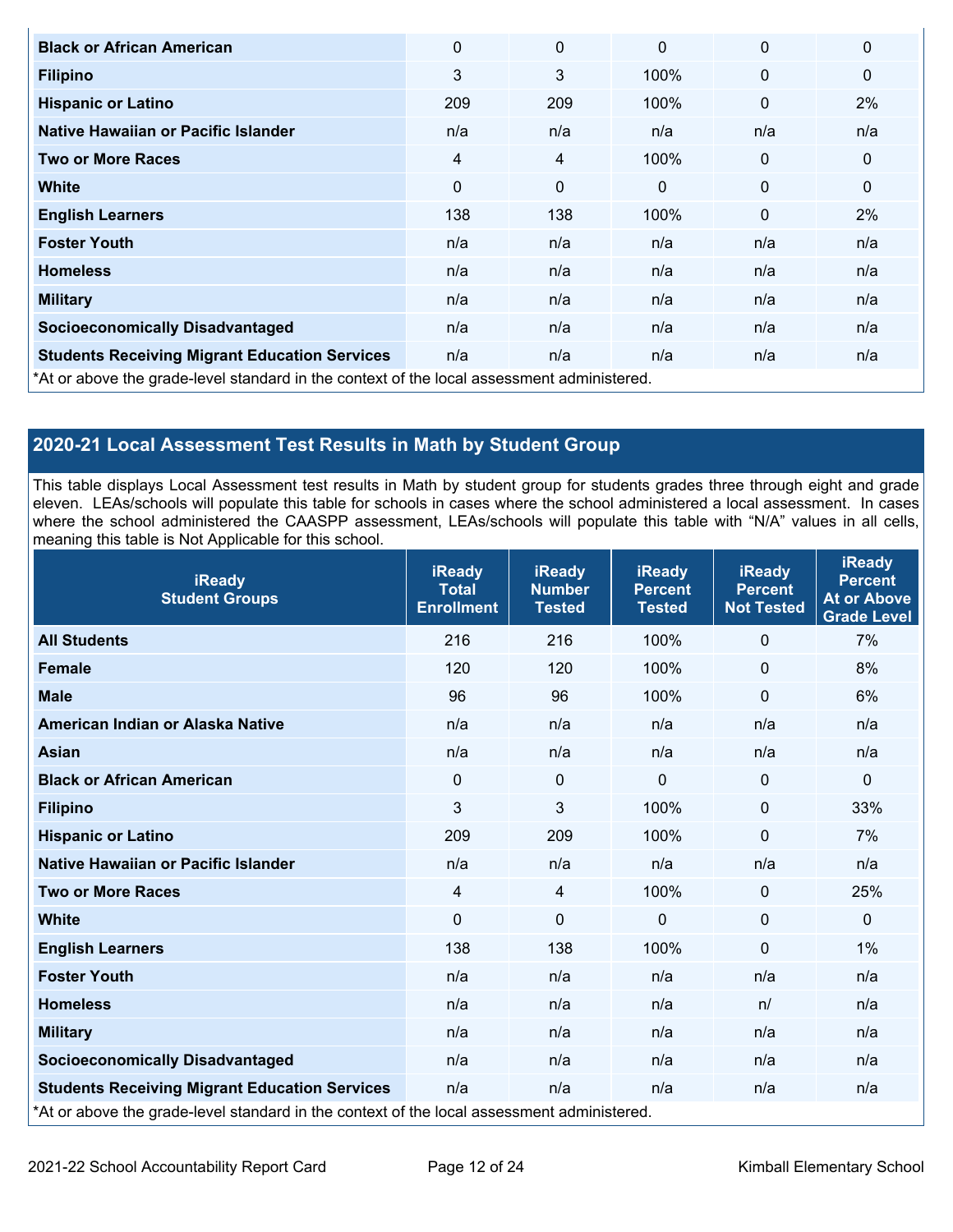### **CAASPP Test Results in Science for All Students**

This table displays the percentage of all students grades five, eight, and High School meeting or exceeding the State Standard.

 resulting summative testing suspension. The Executive Order N-30-20 was issued which waived the assessment, accountability, and reporting requirements for the 2019-2020 school year. The 2019-2020 data cells with N/A values indicate that the 2019-2020 data are not available due to the COVID-19 pandemic and

For any 2020-2021 data cells with N/T values indicate that this school did not test students using the CAASPP Science.

| <b>Subject</b>                                  | <b>School</b> | <b>School</b> | <b>District</b> | <b>District</b> | <b>State</b> | <b>State</b> |
|-------------------------------------------------|---------------|---------------|-----------------|-----------------|--------------|--------------|
|                                                 | 2019-20       | 2020-21       | 2019-20         | 2020-21         | 2019-20      | 2020-21      |
| <b>Science</b><br>(grades 5, 8 and high school) | N/A           | N1            | N/A             | NT              | N/A          | 28.72        |

#### **2020-21 CAASPP Test Results in Science by Student Group**

 This table displays CAASPP test results in Science by student group for students grades five, eight, and High School. For any data cells with N/T values indicate that this school did not test students using the CAASPP Science.

| <b>Student Group</b>                                 | <b>Total</b><br><b>Enrollment</b> | <b>Number</b><br><b>Tested</b> | <b>Percent</b><br><b>Tested</b> | <b>Percent</b><br><b>Not Tested</b> | <b>Percent</b><br><b>Met or</b><br><b>Exceeded</b> |
|------------------------------------------------------|-----------------------------------|--------------------------------|---------------------------------|-------------------------------------|----------------------------------------------------|
| <b>All Students</b>                                  | 51                                | <b>NT</b>                      | <b>NT</b>                       | <b>NT</b>                           | <b>NT</b>                                          |
| <b>Female</b>                                        | 32                                | <b>NT</b>                      | <b>NT</b>                       | <b>NT</b>                           | <b>NT</b>                                          |
| <b>Male</b>                                          | 19                                | <b>NT</b>                      | <b>NT</b>                       | <b>NT</b>                           | <b>NT</b>                                          |
| American Indian or Alaska Native                     | 0                                 | $\mathbf 0$                    | $\mathbf 0$                     | $\Omega$                            | $\mathbf{0}$                                       |
| <b>Asian</b>                                         | $\mathbf 0$                       | $\mathbf 0$                    | $\mathbf 0$                     | $\mathbf 0$                         | $\mathbf 0$                                        |
| <b>Black or African American</b>                     | $\pmb{0}$                         | $\pmb{0}$                      | $\pmb{0}$                       | $\pmb{0}$                           | $\pmb{0}$                                          |
| <b>Filipino</b>                                      | $\Omega$                          | $\mathbf 0$                    | $\mathbf{0}$                    | $\Omega$                            | $\mathbf{0}$                                       |
| <b>Hispanic or Latino</b>                            | 50                                | <b>NT</b>                      | <b>NT</b>                       | <b>NT</b>                           | <b>NT</b>                                          |
| Native Hawaiian or Pacific Islander                  | $\mathbf 0$                       | $\mathbf 0$                    | $\mathbf{0}$                    | $\overline{0}$                      | $\mathbf 0$                                        |
| <b>Two or More Races</b>                             | $\qquad \qquad -$                 | <b>NT</b>                      | <b>NT</b>                       | <b>NT</b>                           | <b>NT</b>                                          |
| <b>White</b>                                         | $\Omega$                          | $\mathbf 0$                    | $\mathbf{0}$                    | $\mathbf 0$                         | $\mathbf{0}$                                       |
| <b>English Learners</b>                              | 27                                | <b>NT</b>                      | <b>NT</b>                       | <b>NT</b>                           | <b>NT</b>                                          |
| <b>Foster Youth</b>                                  | $\mathbf 0$                       | $\mathbf 0$                    | $\mathbf{0}$                    | $\mathbf 0$                         | $\mathbf{0}$                                       |
| <b>Homeless</b>                                      | 14                                | <b>NT</b>                      | <b>NT</b>                       | <b>NT</b>                           | <b>NT</b>                                          |
| <b>Military</b>                                      | $\Omega$                          | 0                              | $\mathbf{0}$                    | $\Omega$                            | $\mathbf{0}$                                       |
| <b>Socioeconomically Disadvantaged</b>               | 37                                | <b>NT</b>                      | <b>NT</b>                       | <b>NT</b>                           | <b>NT</b>                                          |
| <b>Students Receiving Migrant Education Services</b> | 0                                 | 0                              | $\Omega$                        | $\Omega$                            | $\mathbf{0}$                                       |
| <b>Students with Disabilities</b>                    | $-$                               | <b>NT</b>                      | <b>NT</b>                       | <b>NT</b>                           | <b>NT</b>                                          |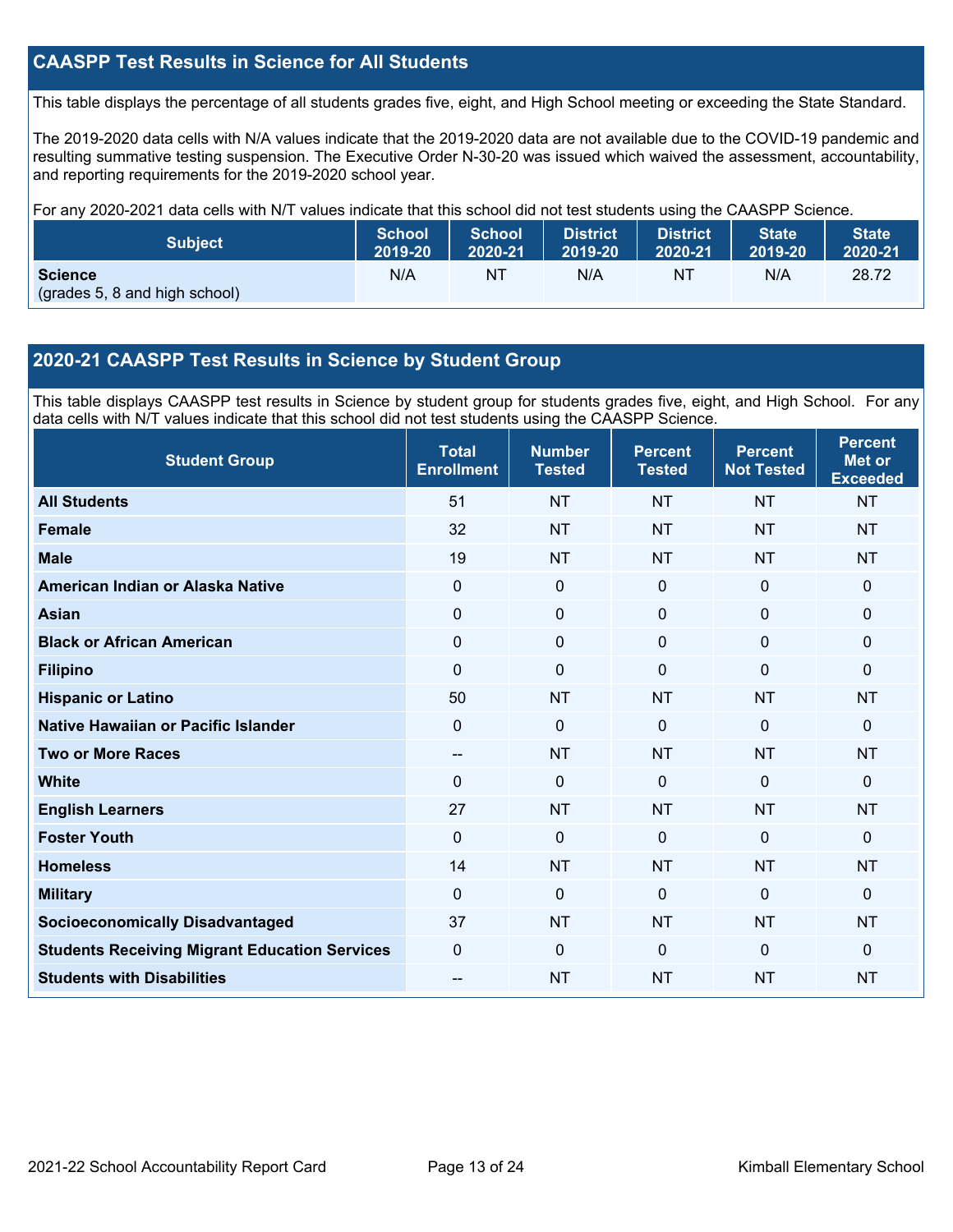## **B. Pupil Outcomes State Priority: Other Pupil Outcomes**

 Pupil Outcomes (Priority 8): Pupil outcomes in the subject area of physical The SARC provides the following information relevant to the State priority: Other education.

### **2020-21 California Physical Fitness Test Results**

 Due to the COVID-19 crisis, the Physical Fitness Test was suspended during the 2020-2021 school year and therefore no data are reported and each cell in this table is populated with "N/A."

| <b>Grade Level</b> | <b>Four of Six Fitness Standards</b> | Five of Six Fitness Standards   Six of Six Fitness Standards | Percentage of Students Meeting Percentage of Students Meeting Percentage of Students Meeting |
|--------------------|--------------------------------------|--------------------------------------------------------------|----------------------------------------------------------------------------------------------|
| Grade 5            | N/A                                  | N/A                                                          | N/A                                                                                          |
| Grade 7            | N/A                                  | N/A                                                          | N/A                                                                                          |
| Grade 9            | N/A                                  | N/A                                                          | N/A                                                                                          |

## **C. Engagement State Priority: Parental Involvement**

The SARC provides the following information relevant to the State priority: Parental Involvement (Priority 3): Efforts the school district makes to seek parent input in making decisions regarding the school district and at each school site.

#### **2021-22 Opportunities for Parental Involvement**

 School Site Council \*\*Most of these activities conducted virtually due to COVID-19 restrictions Contact Person Name: Luz Vicario, Principal Phone Number: (619) 336-8350 \*\*Home/School Partnership: Weekly Parent Newsletter Parent Volunteer Workshops Parent Literacy Workshops Parent Content Night English Language Learners Committee District Parent Advisory Committee (DPAC) CA Association for Bilingual Education (CABE) Coffee with the Principal Back to School Night PTA Monthly student recognition assemblies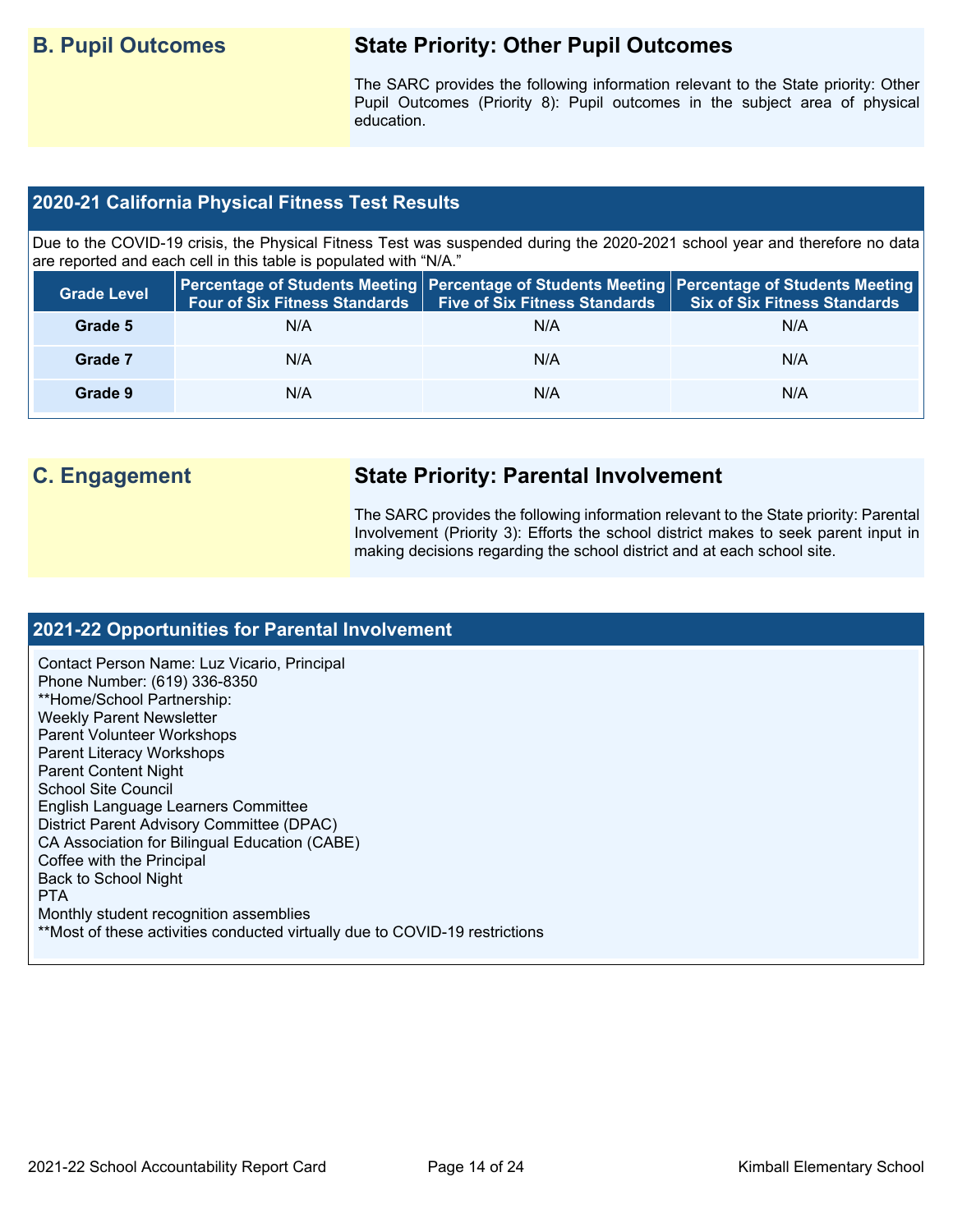## **2020-21 Chronic Absenteeism by Student Group**

| <b>Student Group</b>                                 | <b>Cumulative</b><br><b>Enrollment</b> | <b>Chronic</b><br><b>Absenteeism</b><br><b>Eligible Enrollment</b> | <b>Chronic</b><br><b>Absenteeism</b><br><b>Count</b> | <b>Chronic</b><br><b>Absenteeism</b><br><b>Rate</b> |
|------------------------------------------------------|----------------------------------------|--------------------------------------------------------------------|------------------------------------------------------|-----------------------------------------------------|
| <b>All Students</b>                                  | 405                                    | 396                                                                | 135                                                  | 34.1                                                |
| <b>Female</b>                                        | 213                                    | 209                                                                | 76                                                   | 36.4                                                |
| <b>Male</b>                                          | 192                                    | 187                                                                | 59                                                   | 31.6                                                |
| American Indian or Alaska Native                     | $\Omega$                               | $\Omega$                                                           | $\mathbf{0}$                                         | 0.0                                                 |
| <b>Asian</b>                                         | 0                                      | 0                                                                  | $\mathbf{0}$                                         | 0.0                                                 |
| <b>Black or African American</b>                     | 1                                      | 1                                                                  | $\mathbf{0}$                                         | 0.0                                                 |
| <b>Filipino</b>                                      | 5                                      | 5                                                                  | 0                                                    | 0.0                                                 |
| <b>Hispanic or Latino</b>                            | 391                                    | 382                                                                | 133                                                  | 34.8                                                |
| Native Hawaiian or Pacific Islander                  | 0                                      | 0                                                                  | $\mathbf 0$                                          | 0.0                                                 |
| <b>Two or More Races</b>                             | 5                                      | 5                                                                  | 1                                                    | 20.0                                                |
| <b>White</b>                                         | 3                                      | 3                                                                  | 1                                                    | 33.3                                                |
| <b>English Learners</b>                              | 243                                    | 240                                                                | 93                                                   | 38.8                                                |
| <b>Foster Youth</b>                                  | $\Omega$                               | $\mathbf{0}$                                                       | $\Omega$                                             | 0.0                                                 |
| <b>Homeless</b>                                      | 39                                     | 36                                                                 | 14                                                   | 38.9                                                |
| <b>Socioeconomically Disadvantaged</b>               | 274                                    | 269                                                                | 104                                                  | 38.7                                                |
| <b>Students Receiving Migrant Education Services</b> | $\Omega$                               | 0                                                                  | $\Omega$                                             | 0.0                                                 |
| <b>Students with Disabilities</b>                    | 50                                     | 49                                                                 | 12                                                   | 24.5                                                |

## **C. Engagement State Priority: School Climate**

 The SARC provides the following information relevant to the State priority: School Climate (Priority 6):

- Pupil suspension rates;
- Pupil expulsion rates; and
- Other local measures on the sense of safety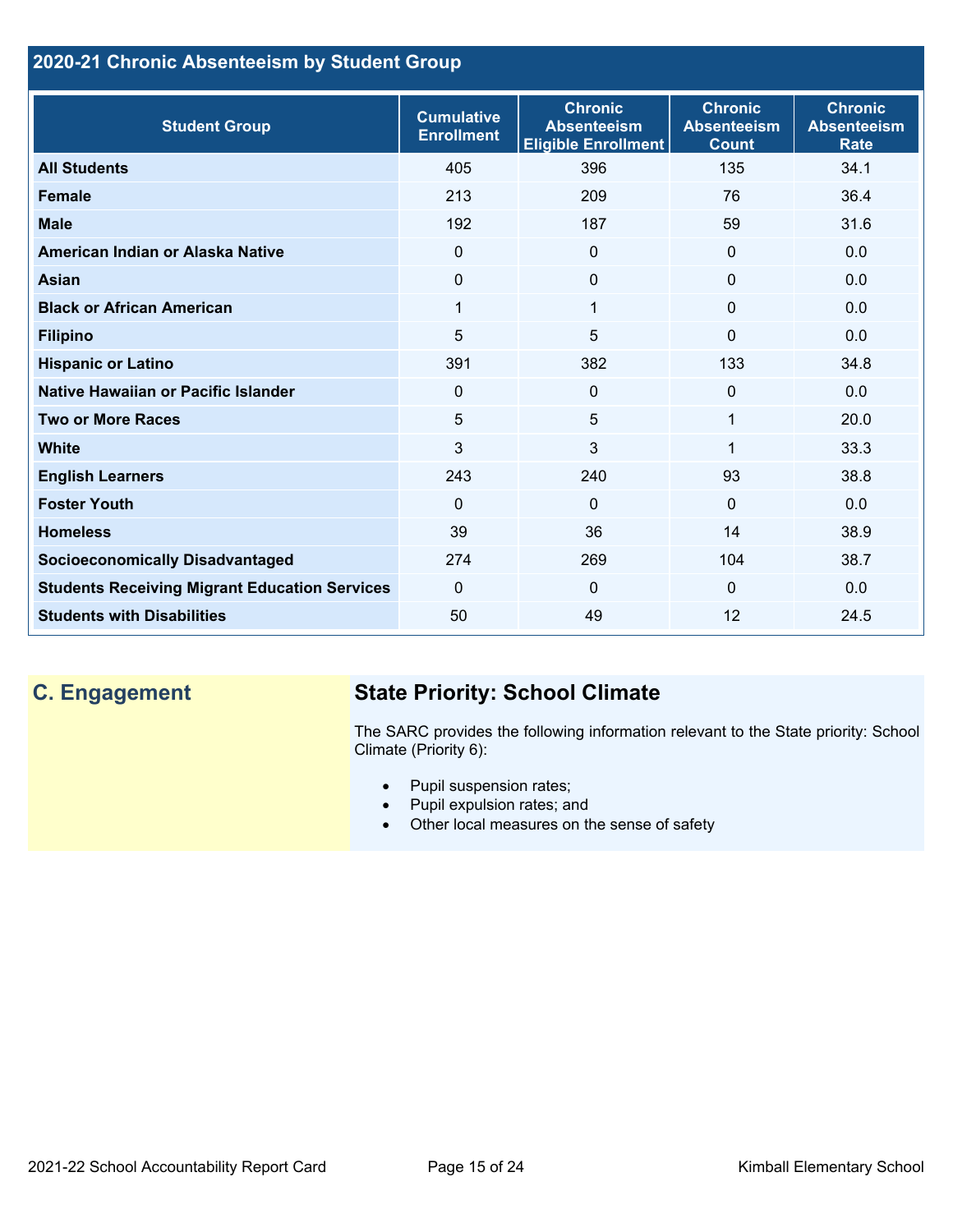#### **Suspensions and Expulsions**

This table displays suspensions and expulsions data collected between July through June, each full school year respectively. This table displays suspensions and expulsions data collected between July through June, each full school year respectively.<br>Data collected during the 2020-21 school year may not be comparable to earlier years of this coll learning mode instruction in response to the COVID-19 pandemic.

| <b>Subject</b>     | <b>School</b><br>2018-19 | <b>School</b><br>2020-21 | <b>District</b><br>2018-19 | <b>District</b><br>2020-21 | <b>State</b><br>2018-19 | <b>State</b><br>2020-21 |
|--------------------|--------------------------|--------------------------|----------------------------|----------------------------|-------------------------|-------------------------|
| <b>Suspensions</b> | 1.59                     | 0.00                     | 1.58                       | 0.00                       | 3.47                    | 0.20                    |
| <b>Expulsions</b>  | 0.00                     | 0.00                     | 0.00                       | 0.00                       | 0.08                    | 0.00                    |

 2019-2020 school year is a partial school year due to the COVID-19 crisis. As such, it would be inappropriate to make any This table displays suspensions and expulsions data collected between July through February, partial school year due to the COVID-19 pandemic. The 2019-2020 suspensions and expulsions rate data are not comparable to other year data because the comparisons in rates of suspensions and expulsions in the 2019-2020 school year compared to other school years.

| <b>Subject</b>     | <b>School</b><br>2019-20 | <b>District</b><br>2019-20 | <b>State</b><br>2019-20 |
|--------------------|--------------------------|----------------------------|-------------------------|
| <b>Suspensions</b> | 0.45                     | 0.78                       | 2.45                    |
| <b>Expulsions</b>  | 0.00                     | 0.00                       | 0.05                    |

#### **2020-21 Suspensions and Expulsions by Student Group**

| <b>Student Group</b>                                 | <b>Suspensions Rate</b> | <b>Expulsions Rate</b> |
|------------------------------------------------------|-------------------------|------------------------|
| <b>All Students</b>                                  | 0.00                    | 0.00                   |
| <b>Female</b>                                        | 0.00                    | 0.00                   |
| <b>Male</b>                                          | 0.00                    | 0.00                   |
| American Indian or Alaska Native                     | 0.00                    | 0.00                   |
| <b>Asian</b>                                         | 0.00                    | 0.00                   |
| <b>Black or African American</b>                     | 0.00                    | 0.00                   |
| <b>Filipino</b>                                      | 0.00                    | 0.00                   |
| <b>Hispanic or Latino</b>                            | 0.00                    | 0.00                   |
| Native Hawaiian or Pacific Islander                  | 0.00                    | 0.00                   |
| <b>Two or More Races</b>                             | 0.00                    | 0.00                   |
| <b>White</b>                                         | 0.00                    | 0.00                   |
| <b>English Learners</b>                              | 0.00                    | 0.00                   |
| <b>Foster Youth</b>                                  | 0.00                    | 0.00                   |
| <b>Homeless</b>                                      | 0.00                    | 0.00                   |
| <b>Socioeconomically Disadvantaged</b>               | 0.00                    | 0.00                   |
| <b>Students Receiving Migrant Education Services</b> | 0.00                    | 0.00                   |
| <b>Students with Disabilities</b>                    | 0.00                    | 0.00                   |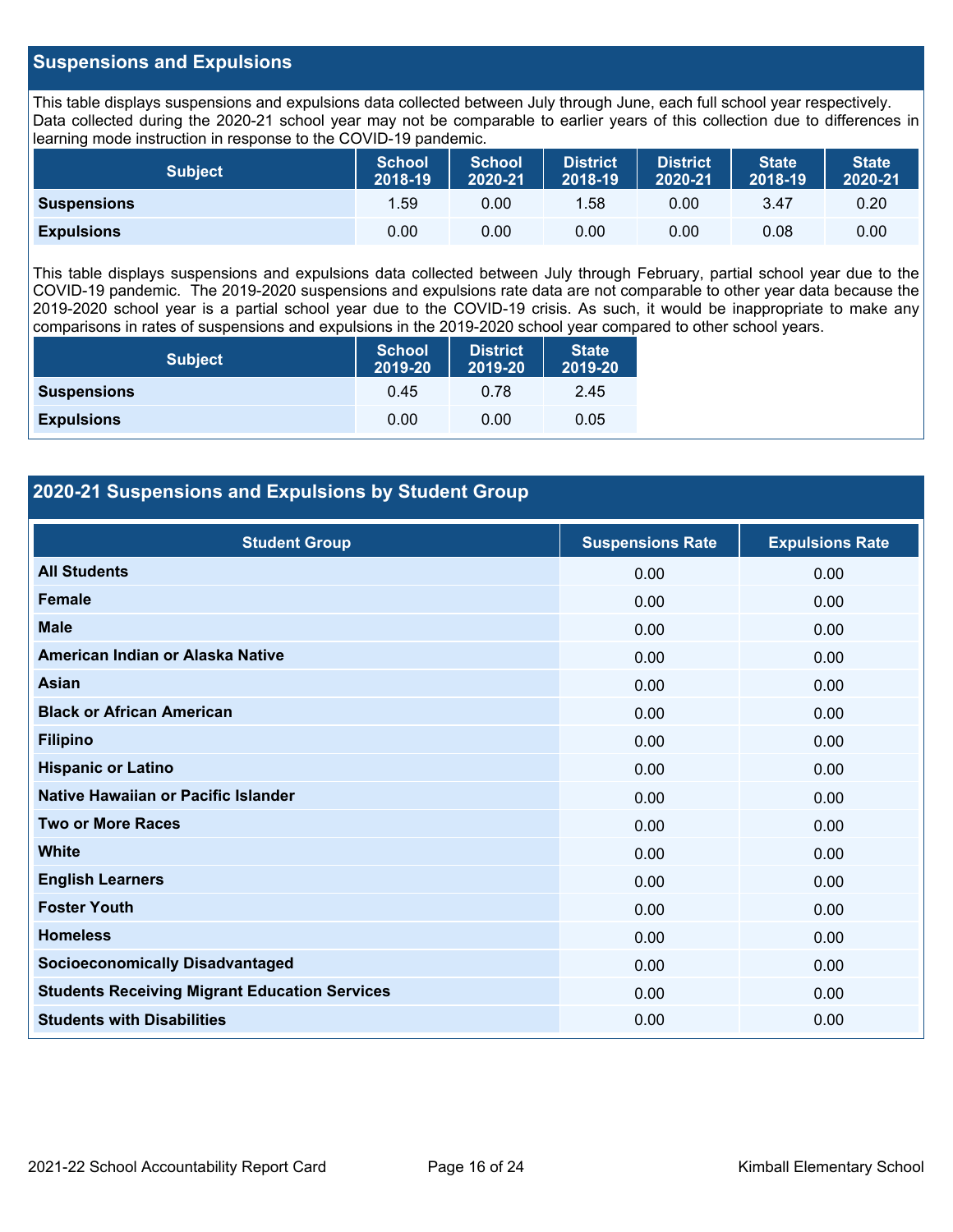#### **2021-22 School Safety Plan**

Date the plan was last updated: December 2021

Date the plan was last reviewed with the staff: November 2021

The Comprehensive Safe School Plan includes data regarding school crime, safe school procedures and compliance with laws including: (1) child abuse reporting, (2) disaster response, (3) suspension and expulsion policies, (4) notification to teachers of dangerous pupils, (5) sexual harassment, (6) schoolwide dress codes prohibiting gang-related apparel, (7) procedures for safe ingress and egress from school, (8) procedures to ensure a safe and orderly environment conducive to learning, and (9) rules and procedures on school discipline adopted pursuant to Ed Code Sections 35291 and 35291.5. A copy of the plan is available for inspection by the public in the school's front office. Our staff is committed to maintaining a safe, secure, and aesthetically pleasing environment for our students. The District's Comprehensive Emergency Disaster Plan is aimed at providing security for students, teachers, and family members in case of unexpected and disruptive events. Throughout the school year, we hold ten (10) fire drills, four (4) lockdown drills and (4) earthquake drills. Portions of our safety plan have been reviewed by parents during our parent meetings and we work closely with our local police and fire department to provide a safe environment. In addition to this, our staff is involved in regularly scheduled safety meetings throughout the school year to review all aspect of our safety plan.

 positive multi-tiered system of support that is embraced by Kimball School to foster a safe and positive learning environment. expectations and (4) using behavioral data to assess progress and address needs. In addition to our positive behavior supports framework and approach is centered around strengthening relationships between students, building social connections within those who have been harmed and allow individuals to take responsibility for their actions and restore relationships. Students Additionally, our plan includes our PBIS (Positive Behavior Intervention and Supports) program which is a preventative and Our PBIS program includes four main components: (1) clearly defining and teaching behavioral expectations (2) consistently acknowledging and rewarding expected behavior (3) providing clear and consistent interventions when students break we also use restorative practices to support students in making responsible choices at all times. Our restorative practice classrooms and schools, and resolving conflict. While restorative approaches aim to prevent harm, they also give voice to are rewarded when caught making positive choices with Lion's Pride/Golden tickets which students enter into weekly and monthly raffles.

## **D. Other SARC Information Information Required in the SARC**

 The information in this section is required to be in the SARC but is not included in the state priorities for LCFF.

#### **2018-19 Elementary Average Class Size and Class Size Distribution**

 indicates how many classes fall into each size category (a range of total students per class). The "Other" category is for multi-This table displays the 2018-19 average class size and class size distribution. The columns titled "Number of Classes" grade level classes.

| <b>Grade Level</b> | Average<br><b>Class Size</b> | 1-20 Students | Number of Classes with   Number of Classes with   Number of Classes with<br>21-32 Students | 33+ Students |
|--------------------|------------------------------|---------------|--------------------------------------------------------------------------------------------|--------------|
| K                  | 24                           |               |                                                                                            |              |
|                    | 23                           |               | 3                                                                                          |              |
|                    | 20                           | 2             |                                                                                            |              |
|                    | 18                           | 3             |                                                                                            |              |
|                    | 26                           |               | າ                                                                                          |              |
| 5                  | 29                           |               |                                                                                            |              |
| 6                  | 28                           |               |                                                                                            |              |
| <b>Other</b>       | 9                            |               |                                                                                            |              |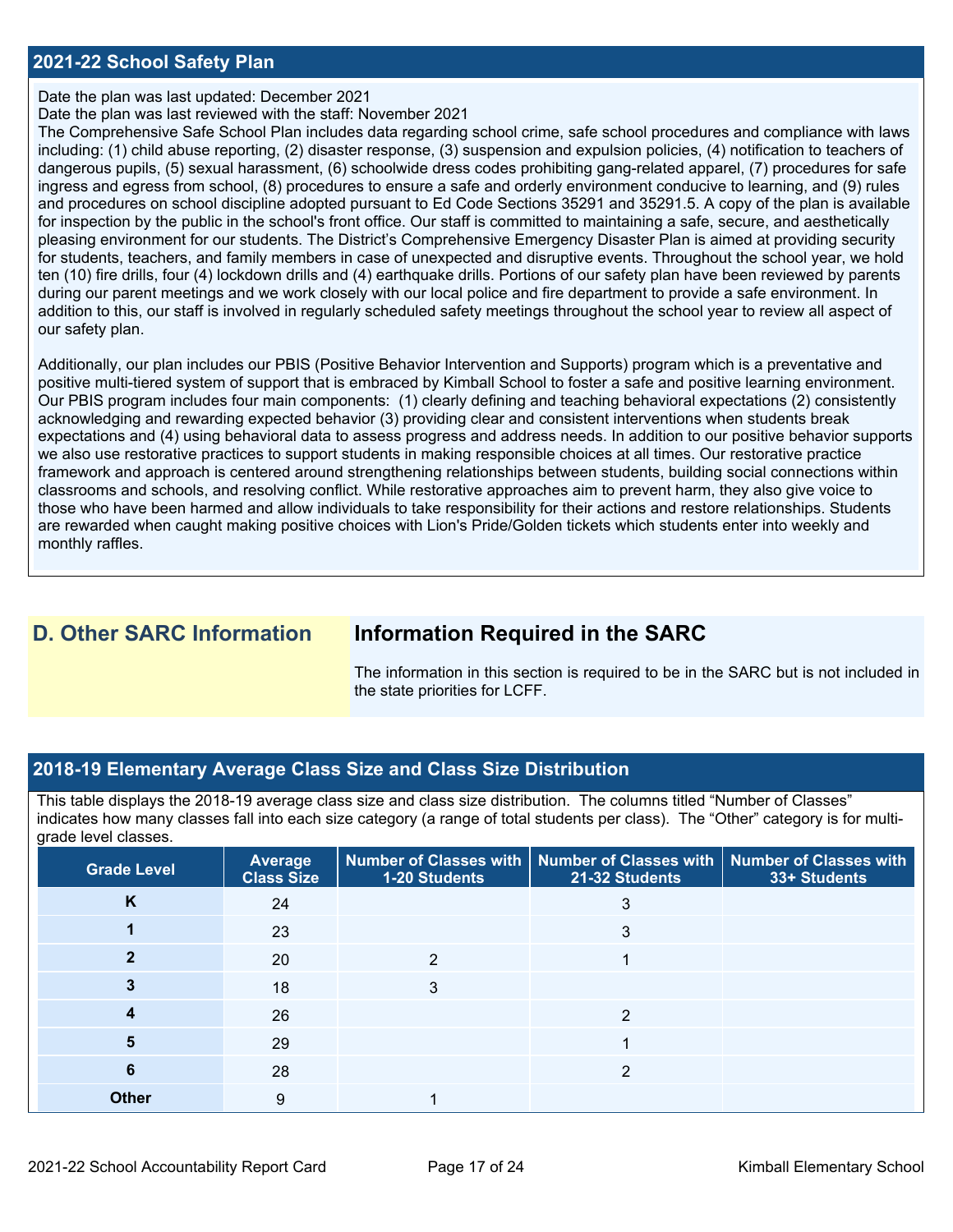#### **2019-20 Elementary Average Class Size and Class Size Distribution**

This table displays the 2019-20 average class size and class size distribution. The columns titled "Number of Classes" indicates how many classes fall into each size category (a range of total students per class). The "Other" category is for multi-grade level classes.

| <b>Grade Level</b> | Average<br><b>Class Size</b> | 1-20 Students | Number of Classes with   Number of Classes with  <br>21-32 Students | Number of Classes with<br>33+ Students |
|--------------------|------------------------------|---------------|---------------------------------------------------------------------|----------------------------------------|
| K                  | 24                           |               |                                                                     |                                        |
|                    | 24                           |               | 3                                                                   |                                        |
|                    | 24                           |               | 3                                                                   |                                        |
|                    | 20                           |               |                                                                     |                                        |
|                    | 29                           |               | 2                                                                   |                                        |
| 5                  | 30                           |               |                                                                     |                                        |
| 6                  | 28                           |               |                                                                     |                                        |
| <b>Other</b>       | 27                           |               |                                                                     |                                        |

#### **2020-21 Elementary Average Class Size and Class Size Distribution**

This table displays the 2020-21 average class size and class size distribution. The columns titled "Number of Classes" indicates how many classes fall into each size category (a range of total students per class). The "Other" category is for multi-grade level classes.

| <b>Grade Level</b> | <b>Average</b><br><b>Class Size</b> | 1-20 Students | Number of Classes with   Number of Classes with   Number of Classes with<br>21-32 Students | 33+ Students |
|--------------------|-------------------------------------|---------------|--------------------------------------------------------------------------------------------|--------------|
| K                  | 14                                  |               |                                                                                            |              |
|                    | 23                                  |               | 3                                                                                          |              |
|                    | 21                                  |               | っ                                                                                          |              |
|                    | 23                                  |               | 3                                                                                          |              |
|                    | 29                                  |               | າ                                                                                          |              |
| 5                  | 31                                  |               |                                                                                            |              |
| 6                  | 32                                  |               |                                                                                            |              |
| <b>Other</b>       | 30                                  |               |                                                                                            |              |

#### **2020-21 Ratio of Pupils to Academic Counselor**

This table displays the ratio of pupils to Academic Counselor. One full time equivalent (FTE) equals one staff member working full time; one FTE could also represent two staff members who each work 50 percent of full time.

| Title                               | <b>Ratio</b> |
|-------------------------------------|--------------|
| <b>Pupils to Academic Counselor</b> | 379          |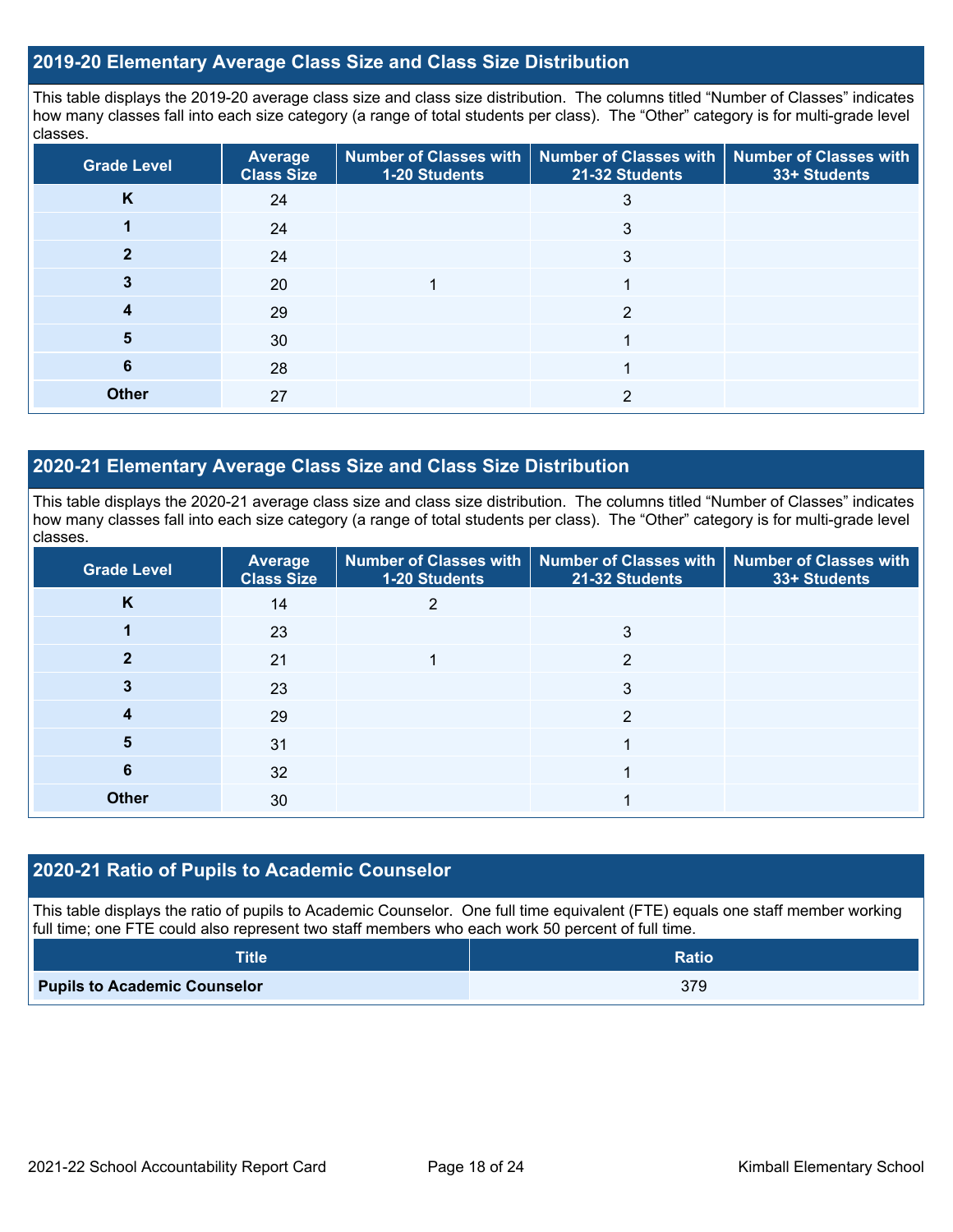### **2020-21 Student Support Services Staff**

This table displays the number of FTE support staff assigned to this school. One full time equivalent (FTE) equals one staff member working full time; one FTE could also represent two staff members who each work 50 percent of full time.

| <b>Title</b>                                                         | <b>Number of FTE Assigned to School</b> |
|----------------------------------------------------------------------|-----------------------------------------|
| <b>Counselor (Academic, Social/Behavioral or Career Development)</b> |                                         |
| Library Media Teacher (Librarian)                                    | $\mathbf{0}$                            |
| <b>Library Media Services Staff (Paraprofessional)</b>               | $\mathbf{0}$                            |
| <b>Psychologist</b>                                                  |                                         |
| <b>Social Worker</b>                                                 | $\Omega$                                |
| <b>Speech/Language/Hearing Specialist</b>                            | 0.2                                     |
| <b>Resource Specialist (non-teaching)</b>                            | $\mathbf{0}$                            |
| <b>Other</b>                                                         | 3.3                                     |

## **2019-20 Expenditures Per Pupil and School Site Teacher Salaries**

 This table displays the 2019-20 expenditures per pupil and average teach salary for this school. Cells with N/A values do not require data.

| <b>Level</b>                                         | <b>Total</b><br><b>Expenditures</b><br><b>Per Pupil</b> | <b>Expenditures</b><br><b>Per Pupil</b><br>(Restricted) | <b>Expenditures</b><br><b>Per Pupil</b><br>(Unrestricted) | Average<br><b>Teacher</b><br><b>Salary</b> |
|------------------------------------------------------|---------------------------------------------------------|---------------------------------------------------------|-----------------------------------------------------------|--------------------------------------------|
| <b>School Site</b>                                   | \$7,017                                                 | \$417                                                   | \$6,600                                                   | \$78,549                                   |
| <b>District</b>                                      | N/A                                                     | N/A                                                     | \$6.447                                                   | \$83,098                                   |
| <b>Percent Difference - School Site and District</b> | N/A                                                     | N/A                                                     | 2.3                                                       | $-5.6$                                     |
| <b>State</b>                                         |                                                         |                                                         | \$8,444                                                   | \$82,431                                   |
| <b>Percent Difference - School Site and State</b>    | N/A                                                     | N/A                                                     | $-24.5$                                                   | $-4.8$                                     |

### **2020-21 Types of Services Funded**

In addition to the State General Fund, National School District receives state and federal funding for the following categorical, special education, and other support programs.

LCAP \$75,138 Title I \$73,063 Total \$148,201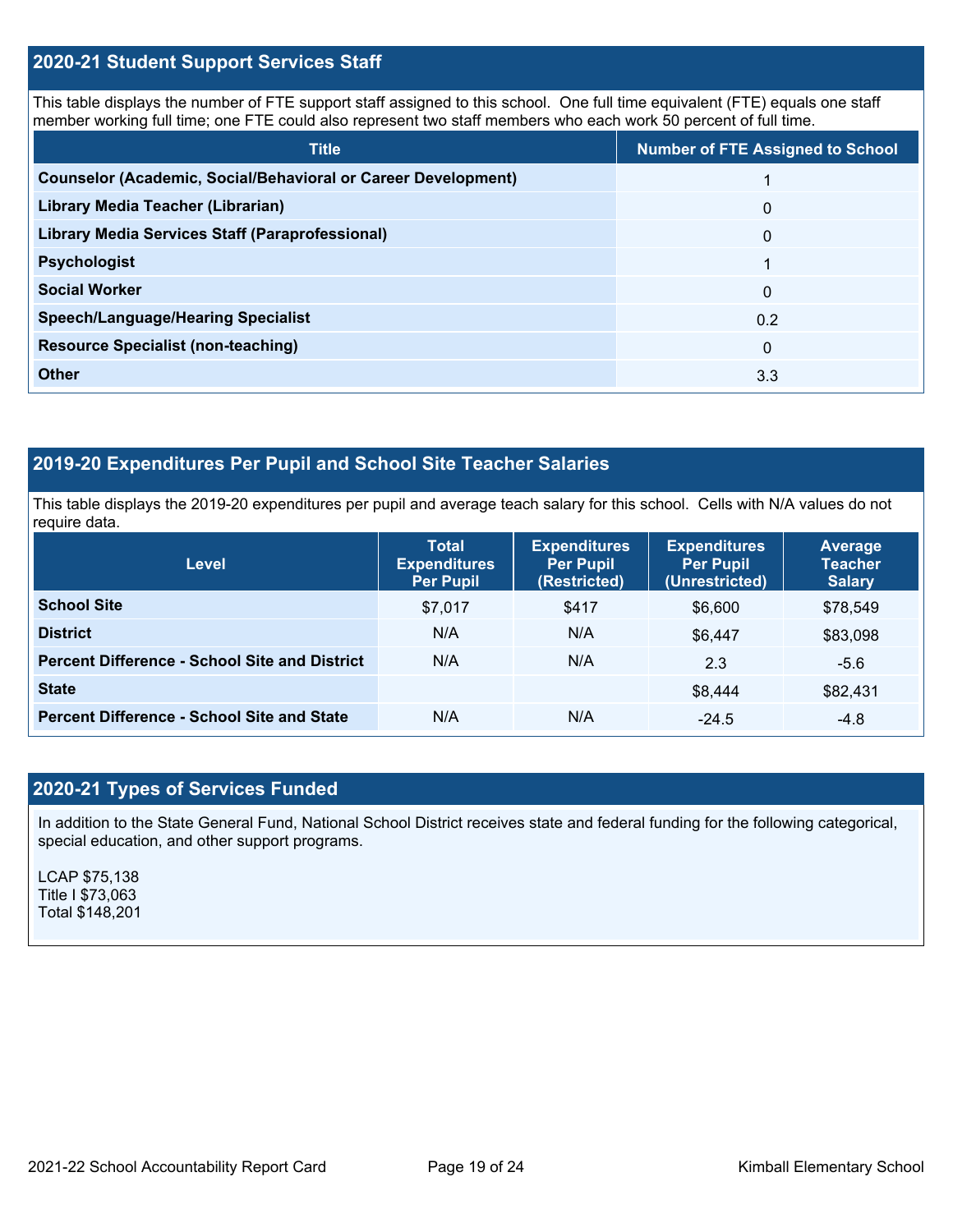#### **2019-20 Teacher and Administrative Salaries**

This table displays the 2019-20 Teacher and Administrative salaries. For detailed information on salaries, see the CDE Certification Salaries & Benefits web page at<http://www.cde.ca.gov/ds/fd/cs/>.

| Category                                             | <b>District</b><br><b>Amount</b> | <b>State Average</b><br>for Districts<br>in Same Category |
|------------------------------------------------------|----------------------------------|-----------------------------------------------------------|
| <b>Beginning Teacher Salary</b>                      | \$49,557                         | \$51,450                                                  |
| <b>Mid-Range Teacher Salary</b>                      | \$73,699                         | \$80,263                                                  |
| <b>Highest Teacher Salary</b>                        | \$106,425                        | \$101,012                                                 |
| <b>Average Principal Salary (Elementary)</b>         | \$136,181                        | \$128,082                                                 |
| <b>Average Principal Salary (Middle)</b>             | \$0                              | \$132,453                                                 |
| <b>Average Principal Salary (High)</b>               | \$0                              | \$134,792                                                 |
| <b>Superintendent Salary</b>                         | \$210,492                        | \$197,968                                                 |
| <b>Percent of Budget for Teacher Salaries</b>        | 34%                              | 34%                                                       |
| <b>Percent of Budget for Administrative Salaries</b> | 5%                               | 6%                                                        |

#### **Professional Development**

 (California Association of Bilingual Education.) The modules included the following topics: (1) Foundations for a strong, dual language teacher, (4) Authentic Spanish reading instruction, (5) Academic Spanish language development for dual language teachers, (6) The what and how of Spanish, (7) Cross-linguistic transfer in a dual language program, (8) Best Given that our program began approximately 10 years ago, a decision was made to review, reground and restructure our dual language program. Several teachers will participate in eight (8) modules of the Dual Language Academy sponsored by CABE successful, and sustainable dual language program, (2) Best practices in dual language education, (3) Becoming a reflective practices for Spanish writing instruction in a dual language classroom. Additionally, teachers have participated in ELD training, staff development on Panaroma, our student success tracking system across academics, attendance, behavior and social emotional learning, and MTSS.

This table displays the number of school days dedicated to staff development and continuous improvement.

| <b>Subiect</b> \                                                                |     |    |
|---------------------------------------------------------------------------------|-----|----|
| Number of school days dedicated to Staff Development and Continuous Improvement | -26 | 19 |

# **National School District 2020-21 Local Accountability Report Card (LARC) Addendum**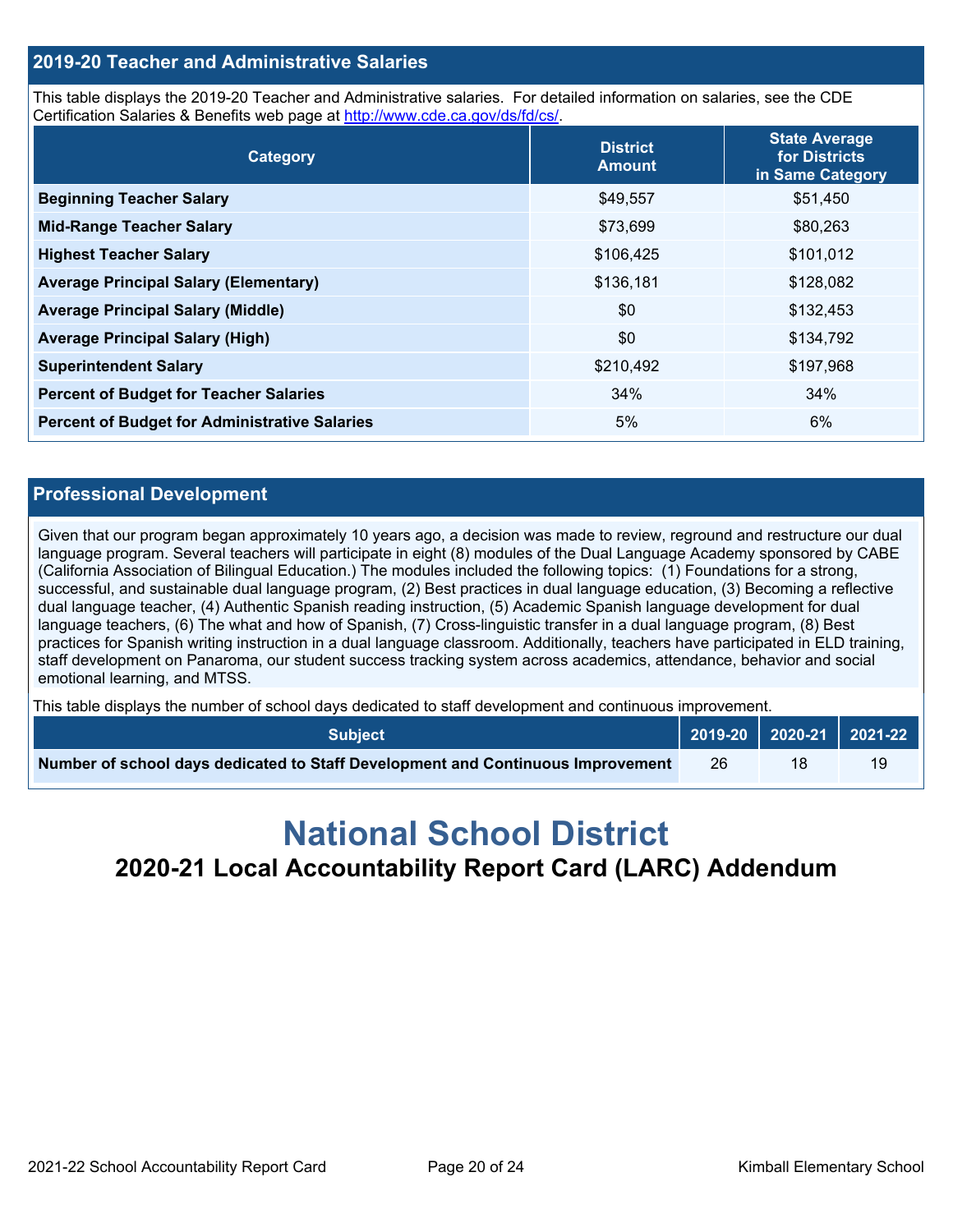## **Local Accountability Report Card (LARC) Addendum**

**2020-21 Local Accountability Report Card (LARC) Addendum Overview** 



 On July 14, 2021, the California State Board of Education (SBE) determined that the California Department of Education (CDE) will use the SARC as the mechanism to conduct a one-time data collection of the LEA-level aggregate test results of all school's local assessments administered during the 2020–2021 school year in order to meet the federal Every Students Succeeds Act (ESSA) reporting requirement for the Local Educational Agency Accountability Report Cards (LARCs).

Each local educational agency (LEA) is responsible for preparing and posting their annual LARC in accordance with the federal ESSA. As a courtesy, the CDE prepares and posts the LARCs on behalf of all LEAs.

 to report their aggregate local assessments test results at the LEA-level to the CDE by populating the tables below via the SARC. These data will be used to meet the Only for the 2020–2021 school year and the 2020–2021 LARCs, LEAs are required LEAs' federal requirement for their LARCs. Note that it is the responsibility of the school and LEA to ensure that all student privacy and suppression rules are in place when reporting data in Tables 3 and 4 in the Addendum, as applicable.

The tables below are not part of the SBE approved 2020–2021 SARC template but rather are the mechanism by which these required data will be collected from LEAs.

For purposes of the LARC and the following tables, an LEA is defined as a school district, a county office of education, or a direct funded charter school.

| 2021-22 District Contact Information |                          |  |  |
|--------------------------------------|--------------------------|--|--|
| <b>District Name</b>                 | National School District |  |  |
| <b>Phone Number</b>                  | $(619)$ 336-7500         |  |  |
| Superintendent                       | Dr. Leighangela Brady    |  |  |
| <b>Email Address</b>                 | lbrady@nsd.us            |  |  |
| <b>District Website Address</b>      | www.nsd.us               |  |  |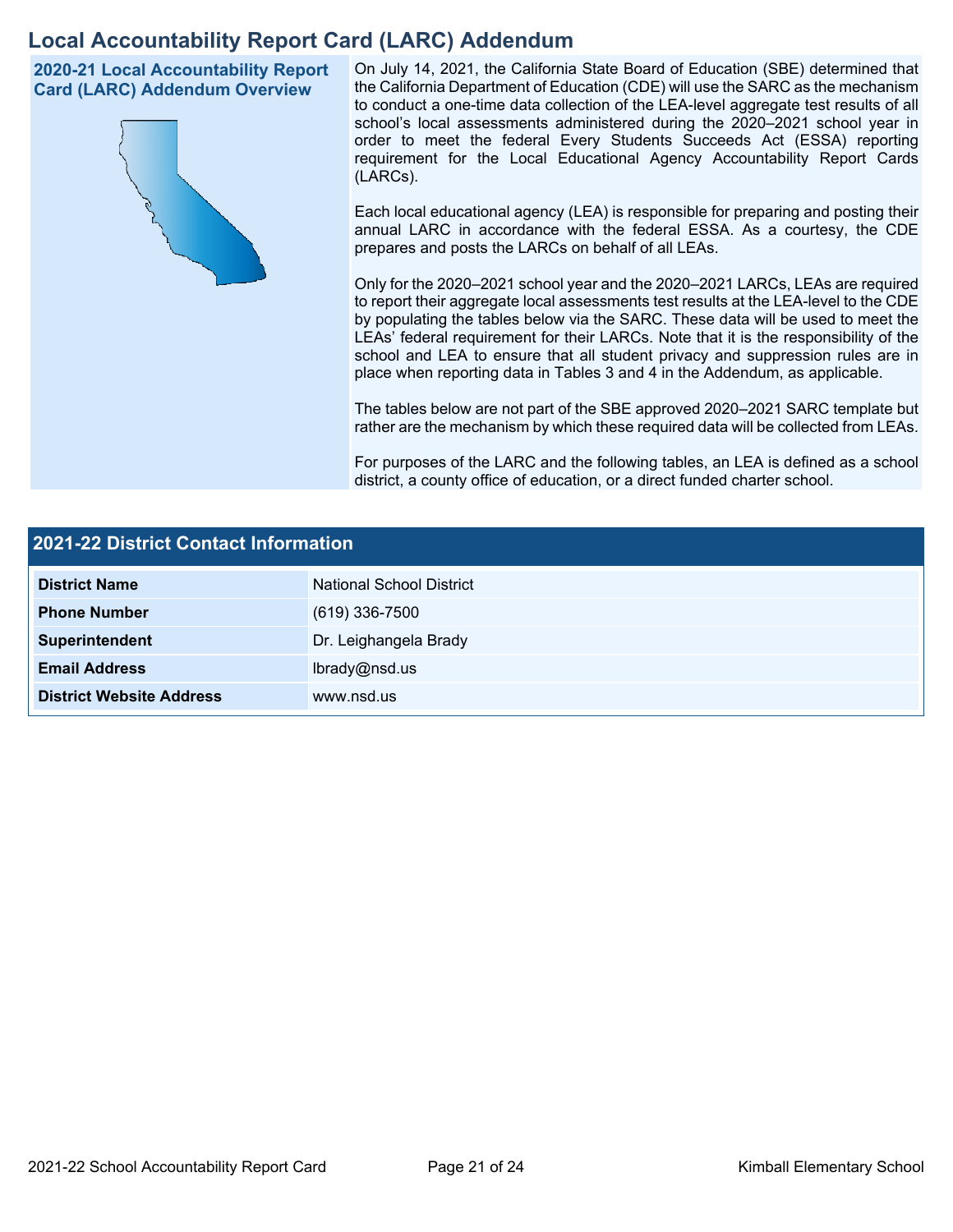### **2020-21 CAASPP Test Results in ELA by Student Group**

 and completing a state-administered assessment. The CDE will populate this table for schools in cases where the school CDE will populate this table with "NT" values, meaning this school did not test students using the CAASPP. See the local This table displays CAASPP test results in ELA by student group for students grades three through eight and grade eleven taking administered the CAASPP assessment. In cases where the school administered a local assessment instead of CAASPP, the assessment(s) table for more information.

| <b>CAASPP</b><br><b>Student Groups</b>               | <b>CAASPP</b><br><b>Total</b><br><b>Enrollment</b> | <b>CAASPP</b><br><b>Number</b><br><b>Tested</b> | <b>CAASPP</b><br><b>Percent</b><br><b>Tested</b> | <b>CAASPP</b><br><b>Percent</b><br><b>Not Tested</b> | <b>CAASPP</b><br><b>Percent</b><br><b>Met or</b><br><b>Exceeded</b> |
|------------------------------------------------------|----------------------------------------------------|-------------------------------------------------|--------------------------------------------------|------------------------------------------------------|---------------------------------------------------------------------|
| <b>All Students</b>                                  | 2815                                               | $\overline{2}$                                  | 0.07                                             | 99.93                                                | $\overline{\phantom{m}}$                                            |
| <b>Female</b>                                        | 1375                                               | $\mathbf 0$                                     | 0.00                                             | 100.00                                               |                                                                     |
| <b>Male</b>                                          | 1438                                               | $\overline{2}$                                  | 0.14                                             | 99.86                                                | --                                                                  |
| American Indian or Alaska Native                     | --                                                 | --                                              | $\overline{\phantom{a}}$                         | --                                                   | --                                                                  |
| <b>Asian</b>                                         | 47                                                 | 0                                               | 0.00                                             | 100.00                                               |                                                                     |
| <b>Black or African American</b>                     | 34                                                 | 0                                               | 0.00                                             | 100.00                                               |                                                                     |
| <b>Filipino</b>                                      | 219                                                | 0                                               | 0.00                                             | 100.00                                               |                                                                     |
| <b>Hispanic or Latino</b>                            | 2345                                               | 1                                               | 0.04                                             | 99.96                                                |                                                                     |
| <b>Native Hawaiian or Pacific Islander</b>           | 19                                                 | $\mathbf 0$                                     | 0.00                                             | 100.00                                               |                                                                     |
| <b>Two or More Races</b>                             | 91                                                 | $\mathbf{1}$                                    | 1.10                                             | 98.90                                                |                                                                     |
| <b>White</b>                                         | 58                                                 | $\Omega$                                        | 0.00                                             | 100.00                                               | $\hspace{0.05cm}$                                                   |
| <b>English Learners</b>                              | 1412                                               | $\mathbf{1}$                                    | 0.07                                             | 99.93                                                |                                                                     |
| <b>Foster Youth</b>                                  |                                                    | $\overline{\phantom{0}}$                        | $-$                                              |                                                      |                                                                     |
| <b>Homeless</b>                                      | 320                                                | 0                                               | 0.00                                             | 100.00                                               | --                                                                  |
| <b>Military</b>                                      | 13                                                 | 0                                               | 0.00                                             | 100.00                                               | --                                                                  |
| <b>Socioeconomically Disadvantaged</b>               | 2021                                               | $\overline{2}$                                  | 0.10                                             | 99.90                                                | --                                                                  |
| <b>Students Receiving Migrant Education Services</b> | $\mathbf{0}$                                       | $\mathbf 0$                                     | $\mathbf 0$                                      | 0                                                    | $\Omega$                                                            |
| <b>Students with Disabilities</b>                    | 379                                                | $\overline{2}$                                  | 0.53                                             | 99.47                                                |                                                                     |